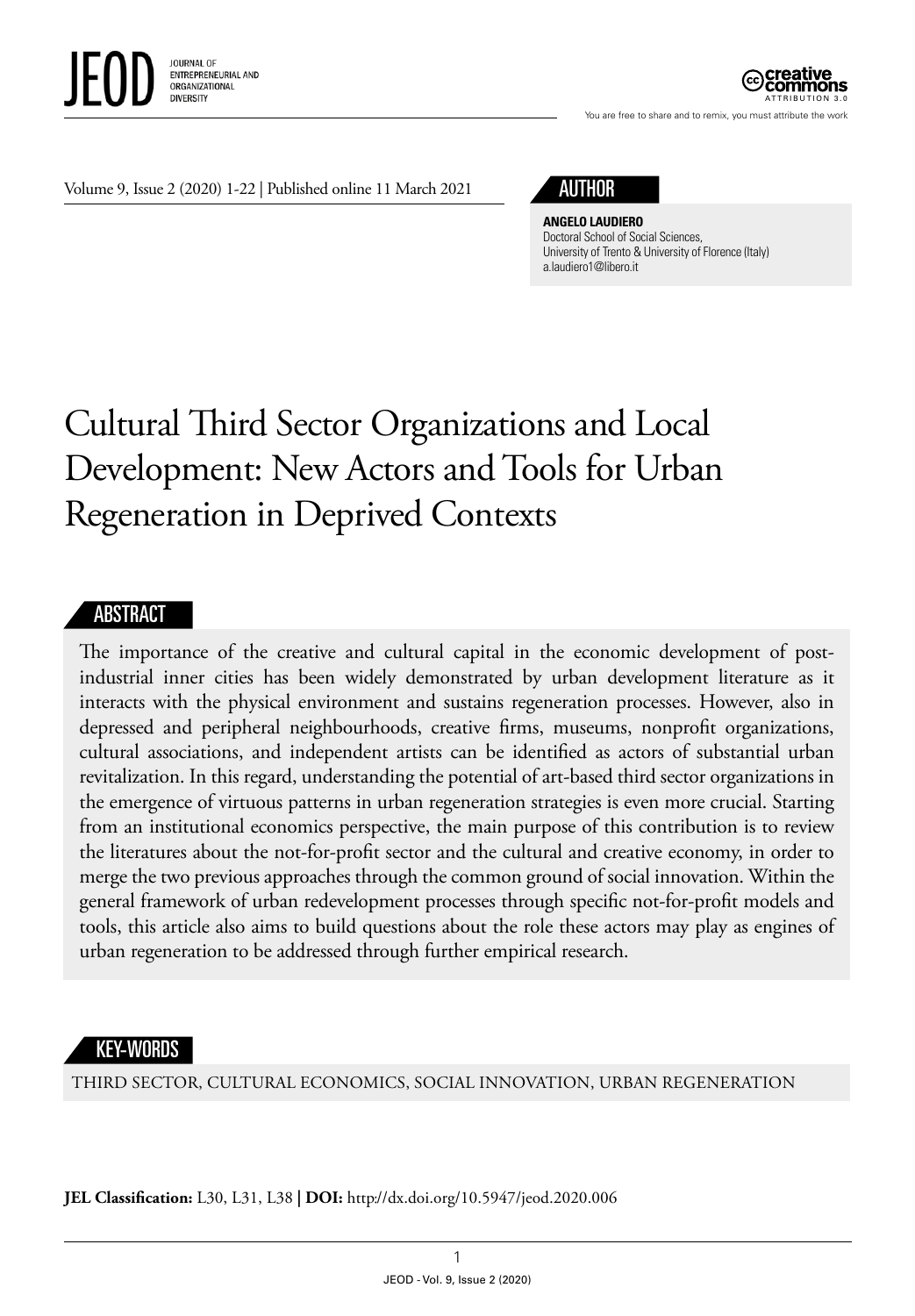### **1. Introduction**

Which is the potential of art-based third sector organizations in transforming the patterns of depressed peripheries? In order to understand if these organizations are able to develop virtuous strategies of urban, social and economic regeneration, we firstly need to build a theoretical framework around the institutional economic literature, identifying three main pillars: Gunnar Myrdal, Albert Hirschman and Karl Polanyi. Secondly, in order to underline the role third sector organizations may play socially and economically speaking, we focus on the literature about those entities that form part of it and the theories that explain their birth and development. Thirdly, we concentrate on the literature about the cultural and creative economy and its fundamental role in urban regeneration and local development. Finally, the main proposal is to merge two strands of literature around the common ground of social innovation. Starting from this institutional economics framework, we try to propose questions about the role that cultural-based third sector organizations may play in the urban regeneration of depressed areas to be addressed through further empirical research.

However, before facing the aspects underlined above, we need to focus on the spatial contexts in which we move: destruction of local identity, loss of social cohesion, social exclusion, physical decadence are evident in many urban districts commonly defined as "urban peripheries" and recognized through solely negative aspects with no possibilities of rehabilitation. But this image is not completely true as both positive and negative elements coexist within urban peripheries from physical-spatial and socio-economic points of view. In fact, despite negative phenomena that undoubtedly persist, peripheral neighbourhoods are much more multifaceted and complex than they may appear.

Actually, peripheries may also be considered as places where innovative forms of local selforganization, re-developed sense of local community, new cultural references and artistic expressions may rise. Specifically from a cultural viewpoint, it is worth underlining the different reasons that lead to consider peripheries as spaces able to reinvent themselves: (1) concentration of mainstream cultural offerings in more institutionalized and centric neighbourhoods; (2) particular social and economic conditions and dynamics; (3) presence of urban voids and accessible properties, lands and infrastructures prices; (4) generation of localization flows able to multiply themselves; (5) sentiments of resentment, dissent and manifestation against a system that seems having abandoned local residents.

The sense of deprivation caused by this marginality leads to retake control of abandoned urban spaces, in many cases through a deep collaboration between local communities and not-for-profit actors. And, generally speaking, the most utilized tool for this (re)appropriation is that of the arts, culture and creativity that may rise innovation in social and economic terms through integration, participation and dialogue among all the actors involved. In terms of urban regeneration, in particular, urban creativity, underground art and submerged culture may activate "processes of equilibrium" based on the creative industry and its potential of transformation of peripheral areas (Patti and Polyak, 2018).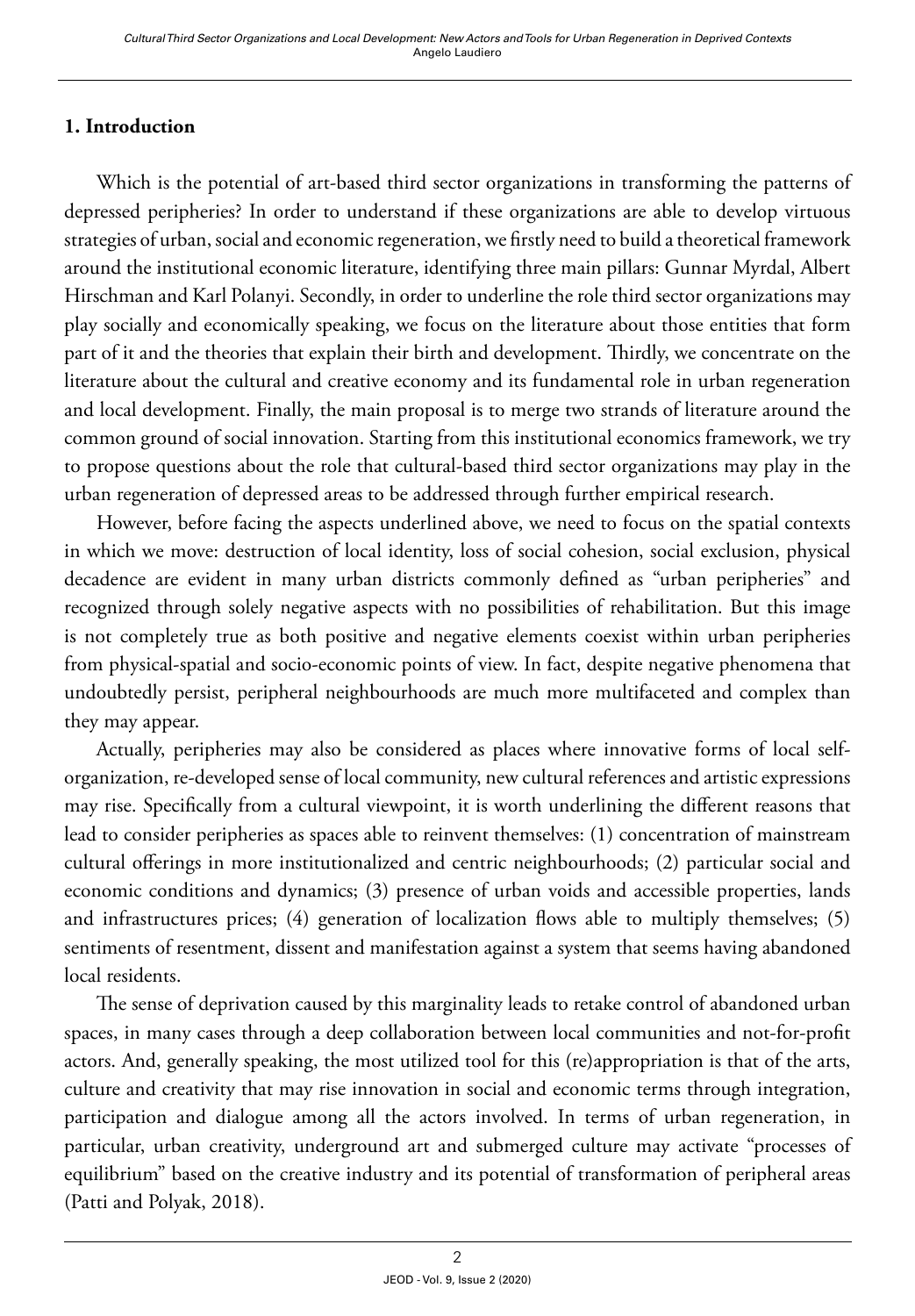The analysis of the interactions among third sector organizations, creative and cultural economy and urban revitalization is basically important in order to deeper comprehend contributions and limits that these organizations meet in dealing with the economic and human development of communities living in conditions of social, economic and spatial depression.

#### **2. Theoretical framework**

First of all, Myrdal (1939) explains underdevelopment as a movement of resources: in poor areas, young, talented, ambitious and educated people leave for more developed areas where they can earn more and enhance their skills. This brain drain leaves a small tax base to generate funds for needed services and regional development, while domestic savings tend to be invested where the returns are likely to be higher. He argues that the contraction of markets in an area tends to have a depressing effect on new investments, which in turn causes a further reduction of income and demand, implying a net movement of enterprises and workers towards other areas. Consequently, fewer local taxes are collected in a time when more social services are required, a vicious downward cumulative cycle starts and a trend towards a lower level of development is reinforced, with a subsequent status of non-equilibrium. Myrdal (1957) states that specific forces can be considered as those guiding the evolution of social processes and that, in many developed regions, these effects are competing for driving migration flows. The play of these forces in the market normally tends to increase the inequalities between regions: the limited advantages of backward regions are insufficient to offset agglomeration advantages of centres. In this regard, the main influence on the rate of growth of underdeveloped regions is the induced effect of growth in advanced regions, which can be divided into backwash and spread effects.

Backwash effects are all those "relevant adverse changes, caused outside the locality [included] the effects via migration, capital movements, and trade as well as all the effects via the whole gamut of other social relations exemplified above [non-economic factors]" (Myrdal, 1957: 30). In other words, backwash effects imply the idea that if one particular area in a country starts growing, it causes the gravitation of people, human and physical capital from other parts of the country towards this growing centre.

Spread effects, conversely, involve the idea that economic development effects in one place spread to its suburbs and all the neighbouring areas. Spread effects could arise from increased demand by the centre by the emergence of new secondary centres of expansion or by the fact that industrialization may inculcate "a new spirit of rationalism, enterprise, discipline, punctuality, mobility, and efficiency" (Myrdal, 1963: 31). Depending on which set of effects predominates in a setting, the cumulative process could evolve upward, as in the "lucky" regions, or downward, as in the "unlucky" ones.

Similarly to Myrdal, Hirschman (1958) defines backwash and spread effects as "polarization" and "trickling down" effects. However, here we focus on a further argument developed by Hirschman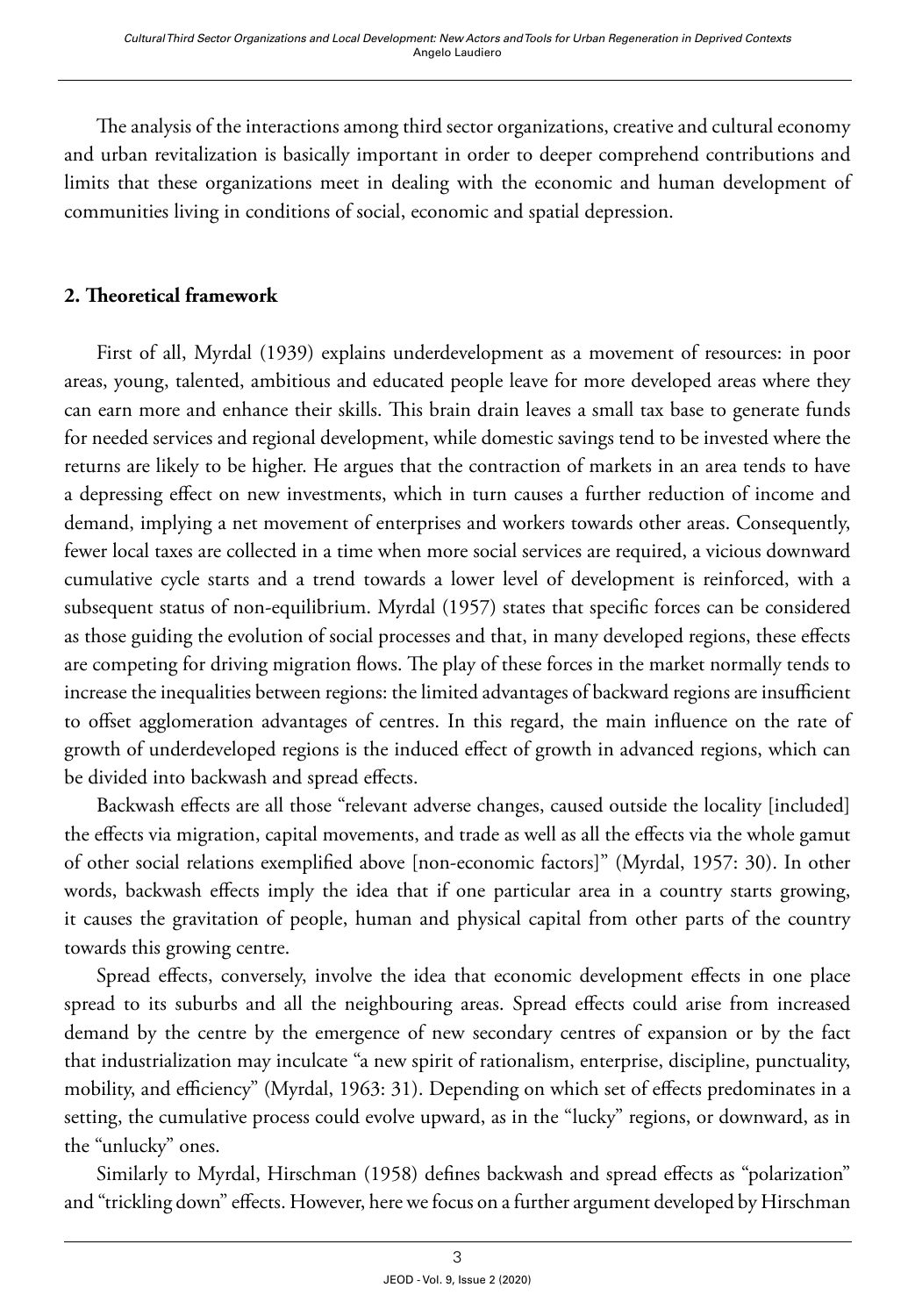(1970) that refers to "exit" and "voice": members of an organization (firms, voluntary associations, trade unions, political parties, nations or any other form of human grouping), have essentially two possible responses when they perceive that the organization is demonstrating a decrease in quality or benefit, i.e. they can "exit" (withdraw from the relationship); or, they can "voice" (attempt to repair or to improve the relationship through complaints or proposals for change).

Actually, Hirschman stresses that these two categories reflect the fundamental division between economics and politics (exit belongs to the former dimension, voice to the latter). In fact, referring to the relation between customers and business firms, the consumer who is dissatisfied with the product of one firm shifts to another and uses market to defend his welfare or to improve his position (Hirschman, 1970). What are particularly interesting in Hirschman's concept of voice are the conditions under which this option makes an effective appearance, either as a complement to exit or as a substitute for it. For members of an organization, voice means making an attempt at changing practices, policies and outputs of the organization to which they belong rather than to escape from it. However, the voice option is the only way in which dissatisfied members can react when the exit option is unavailable such as in family, tribe, state or church. Of course, compared to exit, voice is conditioned by the influence and the bargaining power that members can bring within the organization.

However, other than exit and voice, Hirschman also recalls a third concept, that of "loyalty" as a means to understand the conditions favouring the coexistence of exit and voice. The presence of loyalty, in fact, makes exit less probable as it can be conceived as a postponement of the leaving option in spite of dissatisfaction. The importance of loyalty, then, is that it not only postpones exit and activates voice, but it can also neutralize, within certain limits, the tendency of the most quality-conscious customers or members to be the first to exit. Indeed, through loyalty, "members may be locked into their organizations a little longer and thus use the voice option with greater determination and resourcefulness than would otherwise be the case" (Hirschman, 1970: 76).

So far, the theories of Myrdal and Hirschman pioneered the identification of the basic reasons why development is apt to be localised in space and to expose the nature and mechanisms through which its impulses are diffused. However, the concepts of backwash/polarization and spread/ trickling down effects as sources of development-underdevelopment may be also applied to urban areas: actually, several scholars recognized the presence of these sources at the urban scale in the concepts of "centripetal and centrifugal forces". Colby (1933) first stresses that the contemporary city is a dynamic organism constantly in a process of evolution that involves both a modification of long-established functions and the addition of new functions. Apparently, these developments of functions, forms and patterns are governed by a definite set of two groups of forces: centripetal forces hold certain functions in the central zone and attract others to it; centrifugal forces induce functions to migrate from the central zone towards its periphery. While centripetal forces "focus on the central zone and make that zone the centre of gravity for the entire urbanized area", centrifugal forces "are made up of a combination of uprooting impulses in the central zone and attractive qualities of the periphery" (Colby, 1933: 1). Furthermore, an urban area can be divided into: an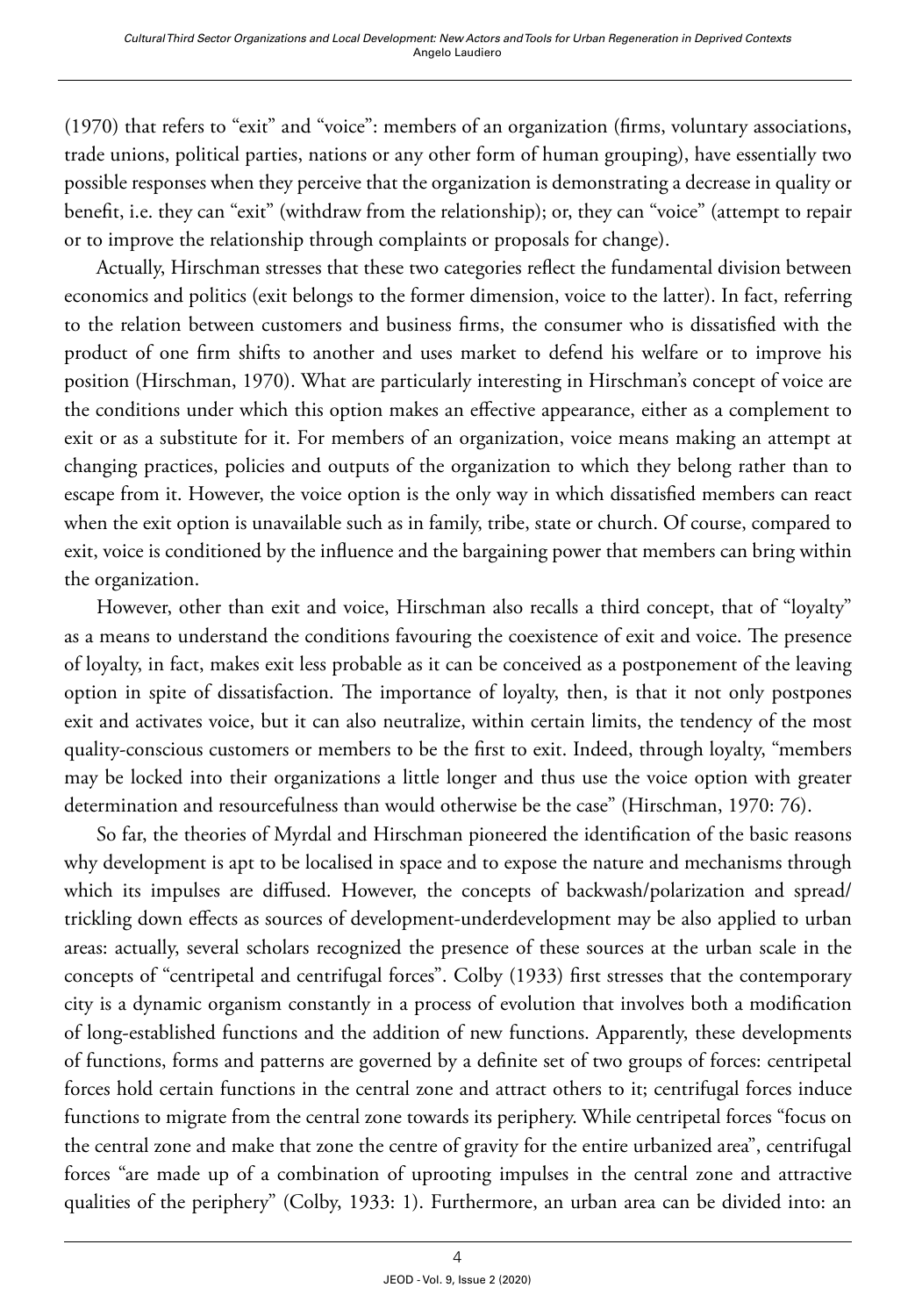inner or nuclear zone; a second or middle zone; and an outer or peripheral zone, so that urban functions migrate from a zone to another and from one part to another of the same zone.

However, a further consideration on the mechanisms that regulate the allocation of assets and resources and the failure both of the market and the state in playing the role of "fair allocator" is needed. In this regard, Polanyi (1944) states that, as self-regulating markets do not work, the need for governments' intervention to reduce markets' deficiencies and the pace of change are basically important in determining socio-economic and political consequences. In particular, Polanyi stresses the concept of "integration [that] is present in the economic process to the extent that those movements of goods and persons which overcome the effect of space, time, and occupational differentials are institutionalized so as to create interdependence among the movements" (Polanyi, 1977: 35). Although Polanyi explicitly refers to these forms of integration as stated above, it has been argued that they can be identified as types of the economy's social organization of acquisition and allocation of productive resources (Polanyi, 1977). Indeed, they serve to locate the economy in society, identifying the kinds of institutional, social, political, and economic sanctions that fix rights and obligations in the economic process. The forms of integration that Polanyi identifies are redistribution, exchange and reciprocity and represent the patterns made by the movements of goods and persons in the economy. Basically, while "redistribution stands for a movement towards a centre and out of it again", implying a dependence on a recognized centre (a state-centric system of resource allocation), "exchange represents a movement [...] between any two dispersed or random points in the system" (Polanyi, 1977: 36), referring to a market system where people exchange goods on the assumption that each makes the most of it (a market-centric system of resource allocation).

However, Polanyi describes a third movement: reciprocity is "the movement of goods and services [...] between corresponding points of symmetrical arrangement" (Polanyi, 1977: 36), implying the presence of symmetrically placed groups whose members can behave similarly toward one another in economic matters. Actually, the main characteristic of this type of organization is the fact that the movement of resources in and out of the economy is to be found in the societal structure that has the function of ordering relations among people in the economic process. This reciprocity situation is typical of relations in the family, in the kinship system, but also between friends, neighbours, members of voluntary associations, peer groups and the like. Thus, the movement of resources in the economic process is determined by the general expectations about the behaviour imposed by existing and functioning social institutions, implying the fundamental importance of behavioural norms that characterize a particular social structure.

In conclusion, in a situation in which the self-regulating market disentangles itself from society and erodes humanity and reciprocity in relations and where state-centred policies of redistributive nature are not effective in restoring the central role of society, new and different mechanisms and actors seem to raise in order to reduce these negative effects. In particular, when both redistribution and exchange mechanisms fail to efficiently allocate resources among all members of society, mechanisms of reciprocity and organizations that pursue objectives other than profit seem to be established in order to respond to state and market failures. In this regard, the role that third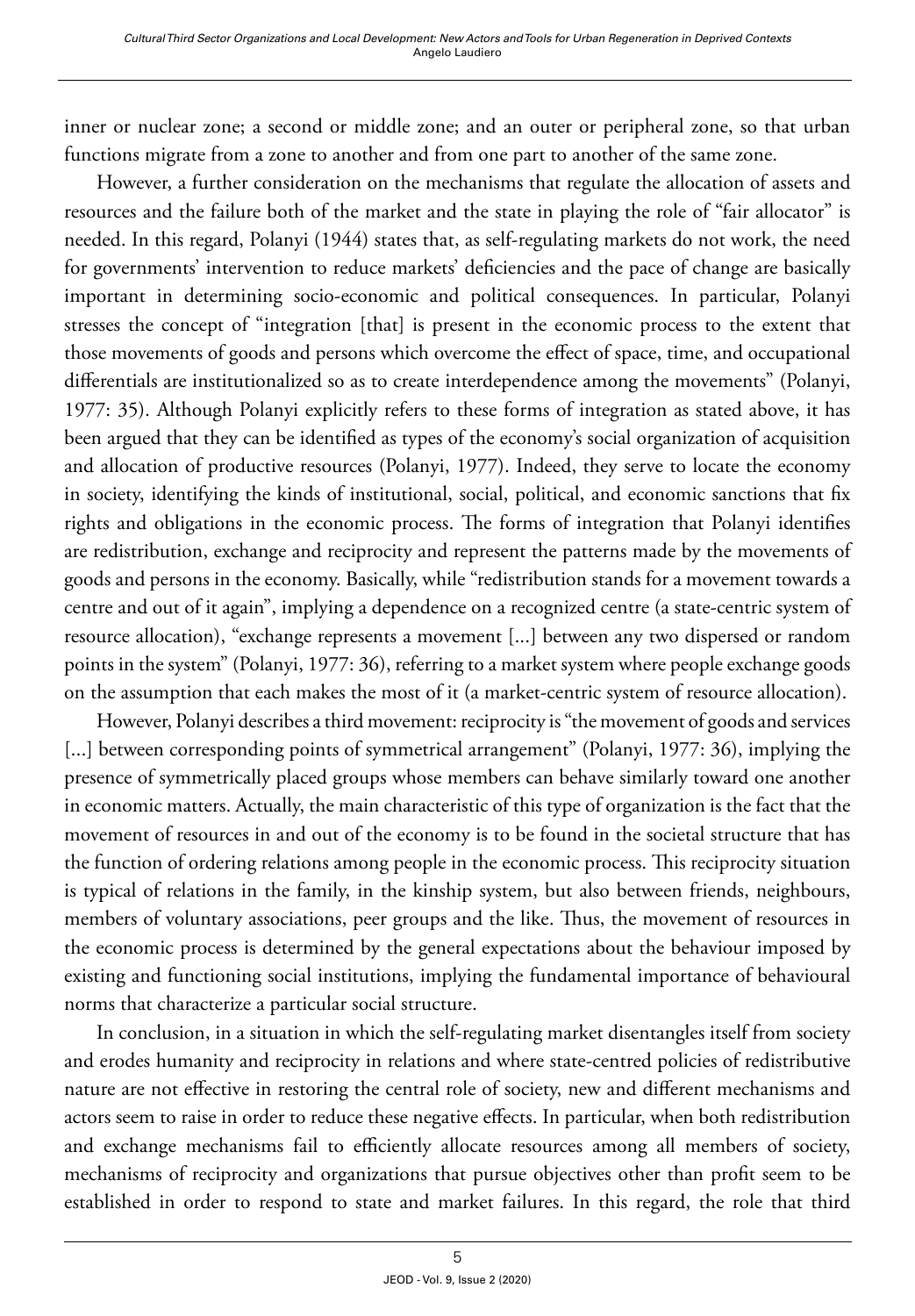sector organizations may play should be further emphasized in many respects: (1) in their ability to revitalize peripheral areas, attracting assets and resources from other areas (Myrdal, 1957); (2) in their aptitude to give "voice" (Hirschman, 1970) to deprived communities, asking for economic, social and cultural resources and opportunities; (3) in their capacity to efficiently allocate resources among members, non-members and the community in general (Polanyi, 1977).

#### **3. The nonprofit and third sectors**

Several theories were advanced to explain the economic role of nonprofit organizations, especially focusing on the demand side. The "public goods theory" (Weisbrod, 1975; 1977; 1988), explains the existence of nonprofits from the concepts of the "median voter" and the "demand heterogeneity": nonprofits are established to satisfy the unfilled demand for public goods that government officials leave unmet as they, in seeking to maximize their chances of re-election, only satisfy the demand of the largest segment of the electorate. Furthermore, the "demand heterogeneity" is understood as the demand for public goods and the extent to which this demand is similar or different across the population: the amount of public goods provided by the nonprofit sector depends on the degree to which the public sector is able to satisfy the diverse demands of its constituents. In contrast, the "trust-related" or "contract failure theory" (Hansmann, 1980) takes place from the idea that nonprofits typically arise in situations in which consumers feel unable to evaluate accurately the quantity or quality of the service a firm produces for them. In fact, a nonprofit offers customers the advantage that those who control the organization are constrained in their ability to benefit personally from providing low-quality services and thus have less incentive to take advantage of their customers (Hansmann, 1987). This advantage is the signal of trustworthiness that arises from the non-distribution constraint that characterizes the nonprofit as "an organization that is barred from distributing its net earnings, if any, to individuals who exercise control over it, such as members, officers, directors, or trustees" (Hansmann, 1980: 838). Thus, the non-distribution constraint makes that nonprofits appear more trustworthy than for-profits under conditions of high transaction costs and strong moral hazard.

Conversely, "entrepreneurship theories" try to explain the existence of nonprofits from a supplyside perspective. Young (1983), James (1987) and Rose-Ackerman (1996) argue that (1) nonprofits may not be interested in profits in the first place as their objective function may lay elsewhere and assume non-monetary forms; (2) the provision of services may not be the real reason for the organization's existence as these activities may serve as means for achieving other goals (Anheier, 2014). On the other hand, the "stakeholder theory" (Ben-Ner, 1986) recognizes that nonprofits are founded by social entrepreneurs who are not motivated primarily by profit and refer to all the interested parties on both the demand and the supply side as stakeholders: nonprofits raise to provide consumers with direct control over the firm from which they purchase goods or services. Furthermore, Ben-Ner and Van Hoomissen (1992) state that the most important supply factor is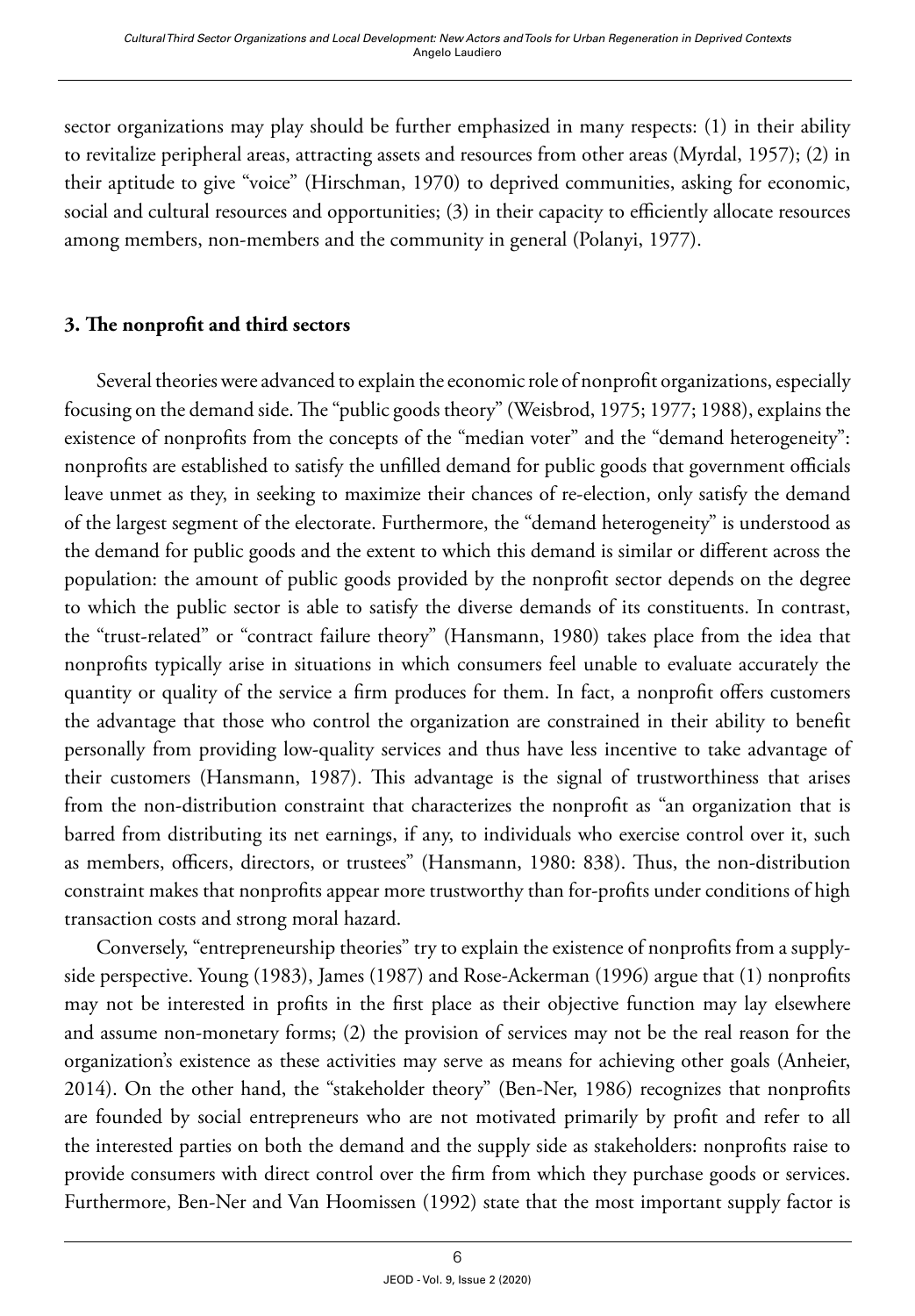the ability of some demand-side stakeholders to ensure that a specific nonprofit performs according to their wishes within economic feasibility constraints. Finally, the "voluntary failure theory" developed by Salamon (1995) argues that the government and the nonprofit sectors are much more frequently partners rather than rivals and that the government does not displace nonprofits but, conversely, supports and sustains extensively this sector in terms of monetary, indirect and other support. On the other hand, the "social origins theory" (Salamon and Anheier, 1998) aims to explain the variations in size and composition of the nonprofit sector cross-nationally, suggesting that the nonprofit sector across countries reveals different historical "moorings" and social and economic "shapes".

Differently from the "American" approach, "European" scholars tend to identify the third sector with the "social economy" which gathers enterprises from cooperative movements, mutual benefit and insurance societies, foundations and nonprofits that have some common organizational and governance principles, instead of maximizing and distributing profits to shareholders or members. Although they may receive public subsidies to fulfil their mission, they are clearly distinct from the public sector, are self-governed and private and are mainly based on the rule "one member, one vote" in their general assembly (Defourny and Nyssens, 2010). Actually, the term "third sector" is mostly used to define a sector located between the public and the private ones, becoming a meeting point mainly for the nonprofit sector and the social economy. Despite the considerable diversities among the types of entities and behaviours, the European third sector can be considered as composed by: (1) forms of individual or collective action outside the for-profit businesses, government or households; (2) values primarily generated for the broader community other than oneself; (3) actions pursued voluntarily and without compulsion; (4) the belonging organizations identified as nonprofits, mutuals, social enterprises and the civil society (Defourny and Pestoff, 2008).

In this regard, one of the most accepted definitions of "social economy" is that of Defourny (2001) who sees it in terms of two main approaches: (1) the legal-institutional approach has its fundamental components in cooperative-style enterprises, mutual-type organizations and associative organizations (with a wide variety of legal forms such as associations, nonprofits, voluntary, non-governmental, foundations, charities and the like, in which making a profit is not the essential purpose); (2) the normative approach, conversely, emphasises those principles that social economy organizations have in common and that distinguish them from private and public sector entities, especially their productive purpose and internal structure. From here, combining the legal-institutional and the normative approaches, Defourny states that "the social economy includes economic activities carried out by cooperatives and related enterprises, mutual societies and associations whose ethical stance is represented by the following principles: the aim of serving members or the community, rather than generating profit; independent management; a democratic decision-making process; the primacy of people and labour over capital in the distribution of income" (Defourny, 2001: 7).

Differently, the solidarity-based economy can be broadly defined as a perspective centred on all production, distribution and consumption activities contributing to the democratization of the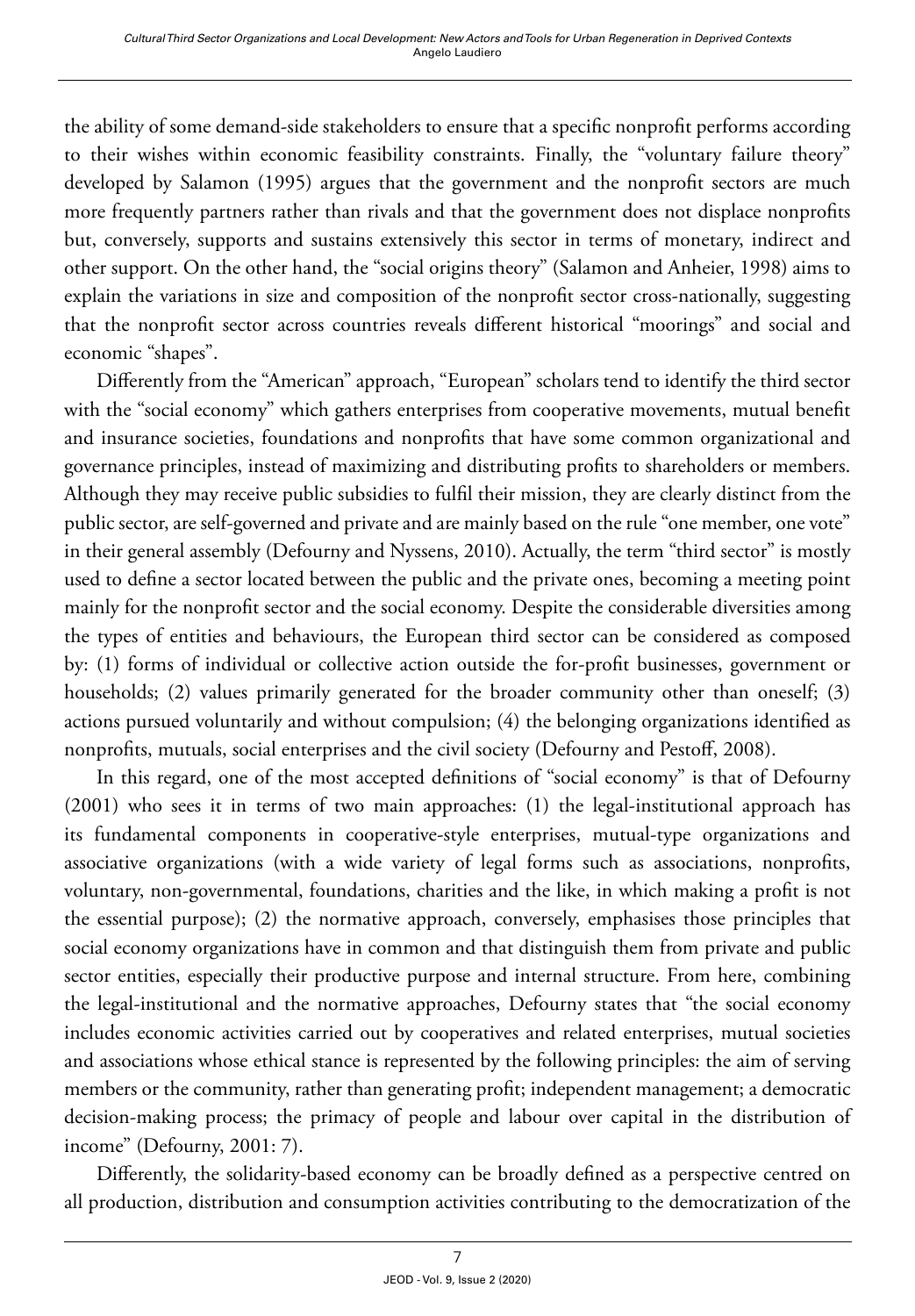economy based on citizen commitments and a public engagement in civil society. This approach stresses the predominance of reciprocity over exchange and redistribution principles within the emergence of economic initiatives, as well as the hybridization of market, non-market and nonmonetary resources in their consolidation and development. This concept is associated to a large degree with the major growth of third sector organizations in the production and distribution of the so called "social or merit goods", i.e. those goods for which there is broad social and political consensus that they are essential to a decent life and must therefore be made available to the entire population, irrespective of income or purchasing power. Concretely, this concept of solidarity economy has its roots in Polanyi's idea that market liberalization involves a "double movement" whereby those negatively affected react in various ways to deal with vulnerability and insecurity and to ensure social protection.

In this vein, a considerable body of work appeared around the concept of "social enterprise": the socio-political and economic context of the 1980s made the emergence of social enterprises institutionally possible as the hegemony of neoliberal economic ideology and its focus on enterprising cultures and societies was contrasted by the rise of counter hegemonic tendencies that questioned the values of laissez-faire by placing societal and environmental values at the centre of social and economic development paths. Consequently, the reaction of groups of citizens dissatisfied both by the public supply and the market provision of services contributed to shape the social enterprise as an institutional arrangement that facilitates the balancing of demand for these services with the supply of them.

One of the most comprehensive definitions of "social enterprise" elaborated by the EMES network (Borzaga and Defourny, 2001) is structured along three axes: (1) the economicentrepreneurial dimension presupposes that social enterprises have a continuous activity producing goods or services, partially using costly production factors (e.g. paid work), having a high degree of autonomy and a significant level of economic risk; (2) the social dimension presumes that social enterprises pursue an explicit social aim of serving the community (providing "common goods") or a specific group of people, producing goods or services characterized by a general-interest nature (Borzaga and Fazzi, 2011); (3) the ownership-governance dimension assumes the collective dynamics that involves people belonging to a community or to a group that share certain needs or aims and a decision-making process not based on capital ownership, also involving customers and stakeholders, a democratic management style and a non-distribution constraint, avoiding profitmaximization behaviours (Defourny and Nyssens, 2012).

It is worth underlining that social enterprises have a wide-ranging potential for the development of modern economic systems and the transformations they are generating are especially evident in their contribution to welfare and local development. Indeed, social enterprises may contribute directly or indirectly to the economic development of the territories in which they operate: generating employment and income, they directly give support to local development; while solving problems of the community and giving beneficiaries the possibility to become economically active, they indirectly promote economic growth. Thus, social enterprises may rise in order to strengthen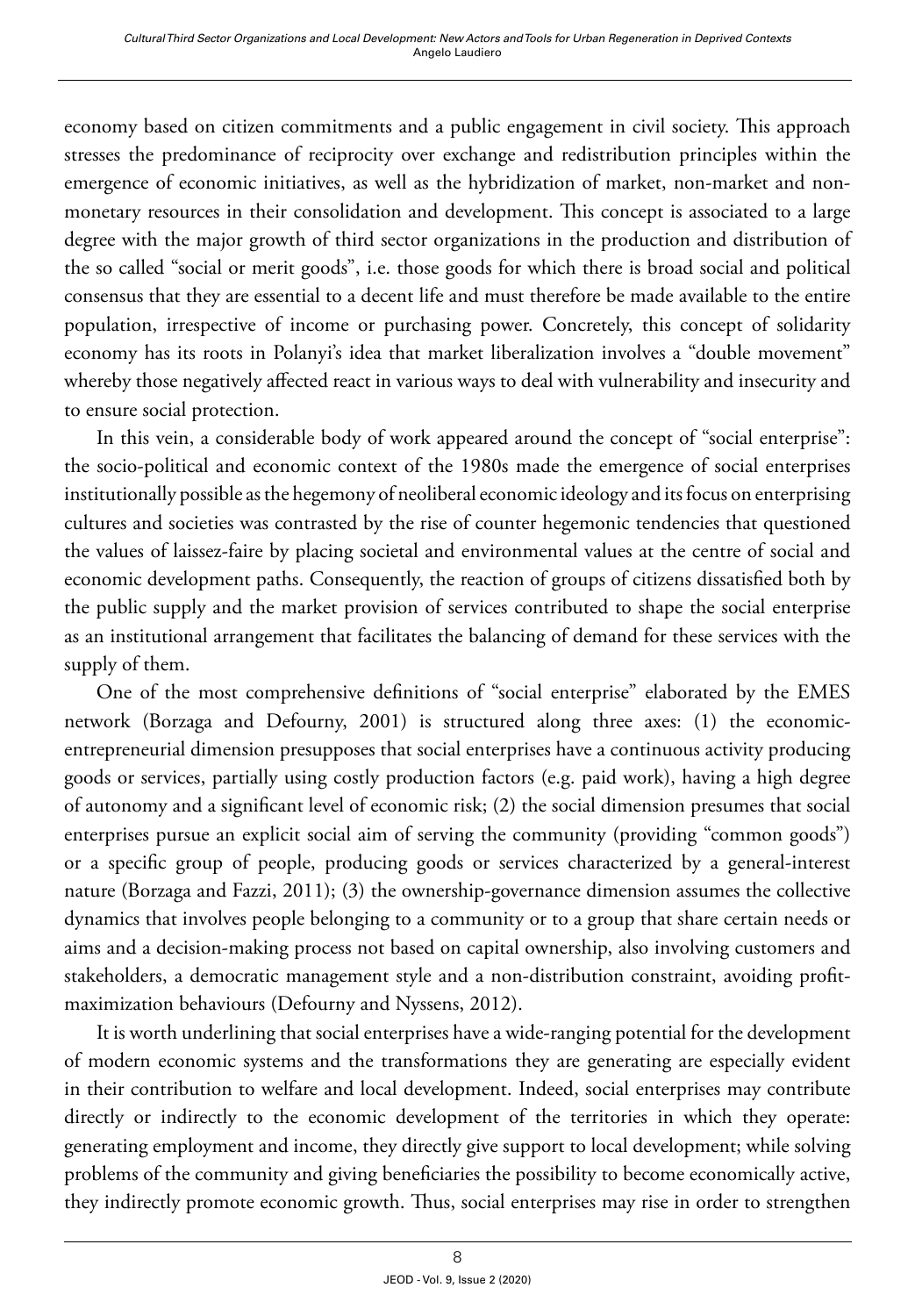the economy of a community (mainly in peripheral geographical areas or in marginal productive sectors), organizing productive activities that generate income and employment starting from local underutilized or abandoned resources. It is the case, for example, of those social enterprises that organize activities to be inserted in wider economic circuits utilizing cultural, touristic, agricultural or environmental resources that promote local development and social cohesion (Borzaga and Fazzi, 2011) or those social entities that are engaged in the reuse of the goods confiscated to criminal organizations (Mosca and Musella, 2013; Mosca, 2018).

In this regard, Borzaga and Tortia (2009) underline that it is precisely the typology of the services produced and their positive externalities at the local level that strengthen the relevance of social enterprises for local development as: (1) they are able to socialize resources for the production of public goods and services that are meritorious and beneficial for the public, overcoming market and contract imperfections through their multi-stakeholder model and through the construction of networks of personal relations; (2) the production of socially oriented services is brought nearer and tailored to local needs, involving "embeddedness" and proximity hardly reproduced by public provision and by for-profit firms; (3) these organizations create new employment at the local level mainly favouring subjects that have difficulty in moving across localities and in finding jobs; (4) their different allocation modalities support the reduction of poverty, inequality and welfare costs as negative externalities are converted into development objectives; (5) endogenous development allows the valorisation of objectives that are strategic for the locality through the utilization of resources like the environmental patrimony, voluntary labour, the cultural and historical patrimony and the like; (6) positive externalities, mainly in the form of better social trust relations, sustain the accumulation of social capital, which, in turn, helps the implementation of culturally driven models of sustainable development. Definitively, social enterprises cover an active role in local development since they are able to produce services that respond to social needs, taking into account the demands coming from the local community, and being understood as "a collector of instances of social and collective needs that, when fulfilled, allow a better match between economic growth and the needs of the local actors" (Borzaga and Tortia, 2009: 19).

#### **4. The cultural and creative economy**

In the last decades, the rise of sectors related to the cultural and creative economy (Caves, 2000) forced to redefine this new era of capitalism as "cognitive-cultural economy" (Scott, 2007). Actually, studies on the importance of the creative economy in urban regeneration began in the 1990s when new information and communication technologies and the economic crisis of traditional sectors draw the attention of scholars and policy-makers to the concepts of culture, creativity, creative people and professionals and, over time, to cultural and creative industries. Along these lines of inquiry, a number of scholars developed ideas about the cultural economy of cities (Scott, 1996; Pratt, 1997), which were rapidly intertwined with works on the creative city (Florida, 2002).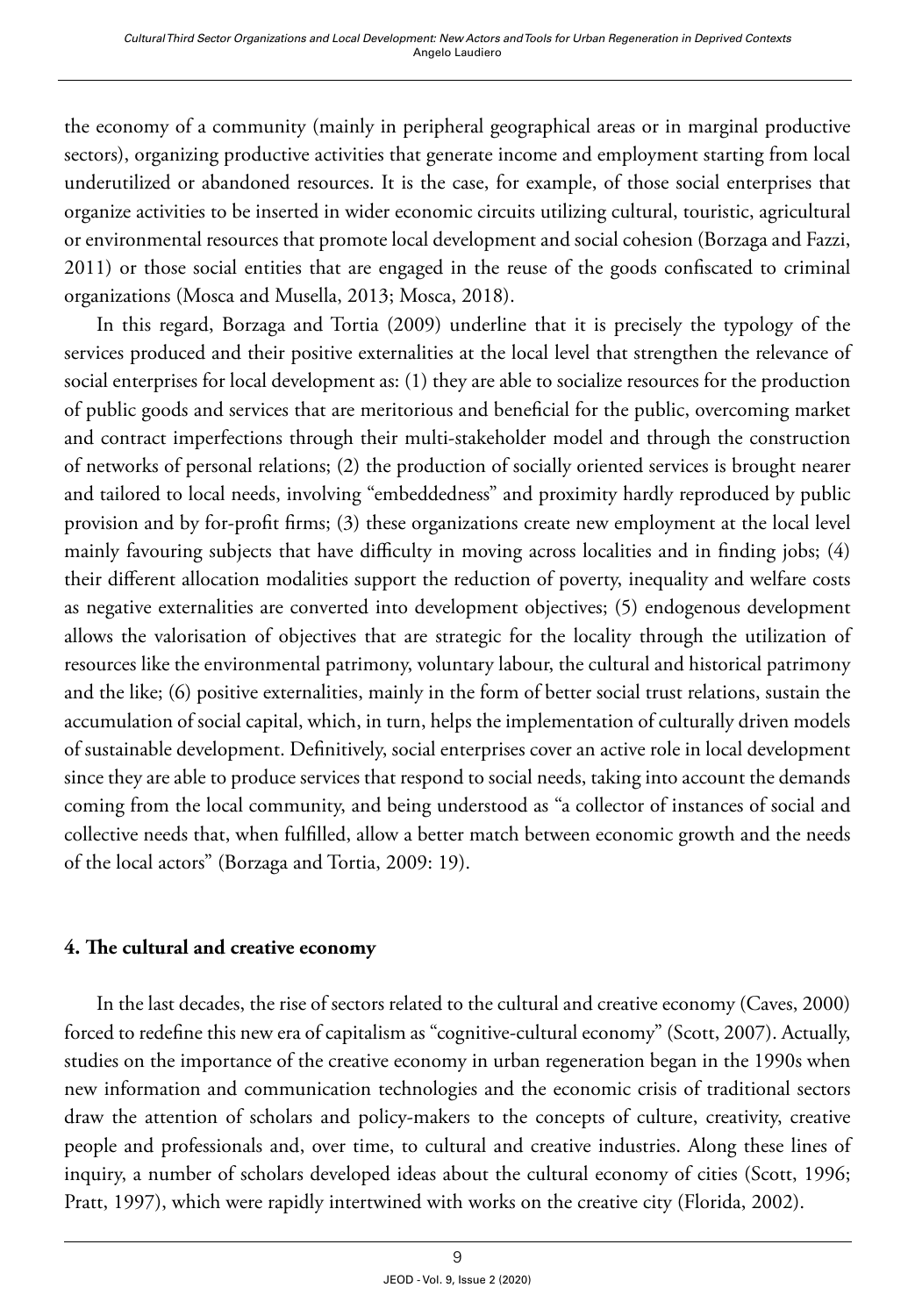Initially, Landry and Bianchini (1995) underline that cities historically needed creativity to work as markets, trading and production centres, with their critical mass of entrepreneurs, artists, intellectuals, students, administrators and power brokers. In particular, artists and cultural organizations were often identified as urban agents that participate to raise the vitality and the character of cities (Landry et al., 1996). Furthermore, artistic and cultural activities became an increasingly important part of urban regeneration also because of their emphasis on local people as principal asset through which renewal could be achieved. In this regard, Landry et al. (1996) recognize the arts as able to engage people's creativity, lead to problem solving, enable dialogue, imagine possible futures and offer self-expression, which is an essential feature of the active citizenship.

However, this phase is characterized by the highly influential work of Florida (2002), which discusses the impact of human capital and "creative classes" on urban and regional development. Florida (2002) points out that cities need to attract the creative class in order to ensure successful development: as the economy is transformed, creative occupations grow and firms orient themselves to attract the creative class. In this perspective, creative people are the engine of economic growth and prefer places that are innovative, diverse and tolerant: they move towards the so called "creative centres" which have a high concentration of creative class people and of creative economic outcomes in the form of innovations and high-tech industry growth. These centres succeed because creative people want to live there, mainly attracted by high-quality experiences, openness to diversity and opportunity to validate their identities as creative.

Analysing the urban scale, however, Scott (2006) points out that as even more employment in cities is dominated by high-end segments of the new economy, cultural amenities (such as museums, art galleries, concert halls, multifaceted entertainment districts) are often present and combined with up-scale streetscapes, shopping facilities and residential enclaves. Thus, stressing the main economic mechanisms that underlie creative cities, Scott argues that deep social divisions of labour lie at the root of functionally distinctive clusters of economic activity which are expressed in vertically disintegrated networks of production units tied together in relations of specialization and complementarity (Scott, 2006). In this new economy, these networks are frequently dominated by big firms that play a role in financing and coordinating the activities of a large number of small and medium units that typically constitute the majority of nodes in any localized web of interrelated producers.

A slightly different perspective is provided by Lazzeretti (2009) who defines creativity as the "creative capacity of culture" and argues that culture is not only seen as a basic element for economic development, but also as a source for innovation as it has the power to revitalize cities, districts, sectors, professions and goods through the generation of new ideas, cross-fertilization and serendipity. Thus, the principal paths of development for the creative capacity of culture are identified in: (1) the urban renewal specifically devoted to urban regeneration strategies such as city branding, physical renovation and culture-led strategies; (2) the economic renewal based on the idea that culture can rejuvenate not only places, but also economic industries, products, professions and sectors that are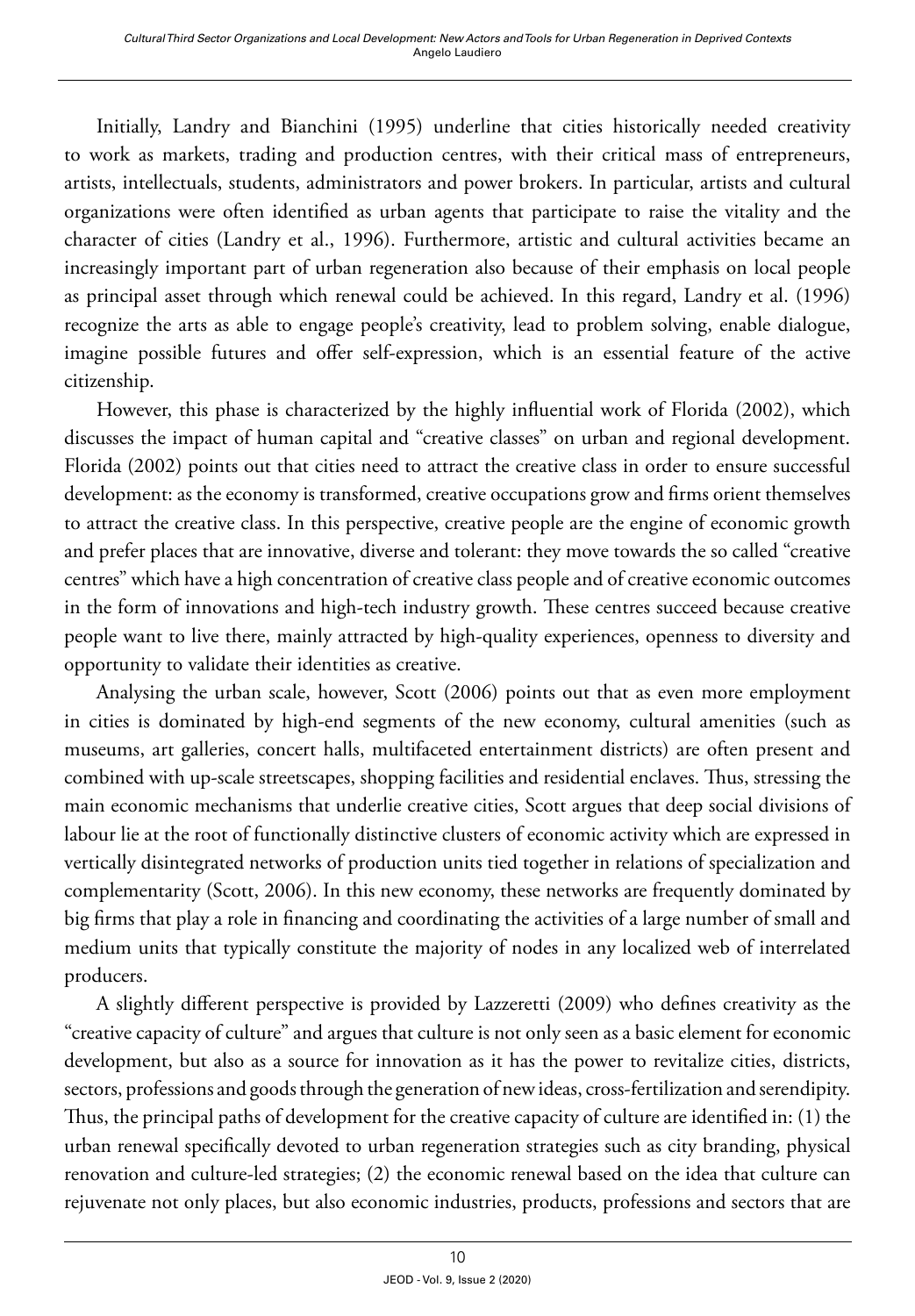mature or declining; (3) the cross-fertilization built upon innovation of ideas between industries, as well as between economic actors and the broader community; (4) the serendipity, i.e. the discovery of an unusual correlation that is the basis for innovative ideas which may be connected with new uses for a product, diversification or technological correlations.

In this context, evidently, cultural and creative industries represent significant elements: Landry et al. (1996) define the cultural industries as those that include the performing arts, music, the visual arts, the audio-visual and media sectors, the publishing and digital technology. However, they also include those sectors where the creative input is a means of enhancing the value of other products design, industrial design, fashion, the graphic arts, advertising and the craft sector—whose skills, ideas and methods of working are crucial in helping the cultural area to develop. Throsby (2001), conversely, formulates a concentric circle model of cultural industries, with the creative arts lying at the core and other cultural industries (such as publishing, advertising and tourism) forming circles around this core. Also Throsby, however, stresses that artistic and cultural industries may have a pervasive role in urban regeneration through the fostering of community identity, creativity, cohesion and vitality via their characteristics and practices that define the city and its citizens. On the other hand, Towse (2003), signals that cultural industries are those that mass-produce goods and services with sufficient artistic content to be considered creative and culturally significant. However, the creative economy was subjected to a particular shift from "cultural" to "creative industries" (Flew and Cunningham, 2010): this term was applied to a much wider productive set compared to that of cultural industries, including goods and services that depend on innovation, research and software development. The Department of Culture, Media and Sport in the UK (DCMS, 2001) proposes the following definition of creative industries: "those activities that have their origin in individual creativity, skill and talent and which have a potential for wealth and job creation through the general exploitation of intellectual property" (DCMS, 2001: 5).

From these lines of research, also raises the debate about "cultural and creative clusters". De Propris and Hypponen (2008) define a creative cluster as a place that brings together: communities of creative people; economic efficiencies derived from external and agglomeration economies; a thick, open and ever-changing network of interpersonal exchanges. Actually, in the 1990s many cities saw a wave of flagship museums and art centres growing in their downtowns within larger redevelopment projects also focused on high-rise office development combined with leisure options. Indeed, artistic and cultural activities tend to cluster in specific urban areas, also incorporating a great variety of entertainment elements such as bars, restaurants, cultural retail spaces, fitness complexes and the like (Mommaas, 2004).

Conversely, scholars that focus on "cultural and creative districts" (Santagata, 2006; Cooke and Lazzeretti, 2008) underline that whereas the industrial district model focuses on decentralized, vertical integration (an increasing level of coordination among firms operating within the same value chain), the cultural district model emphasizes horizontal integration (increasing levels of coordination among firms belonging to different value chains). Furthermore, differences between cluster- and district-oriented approaches also appear in another crucial domain: in the cluster, the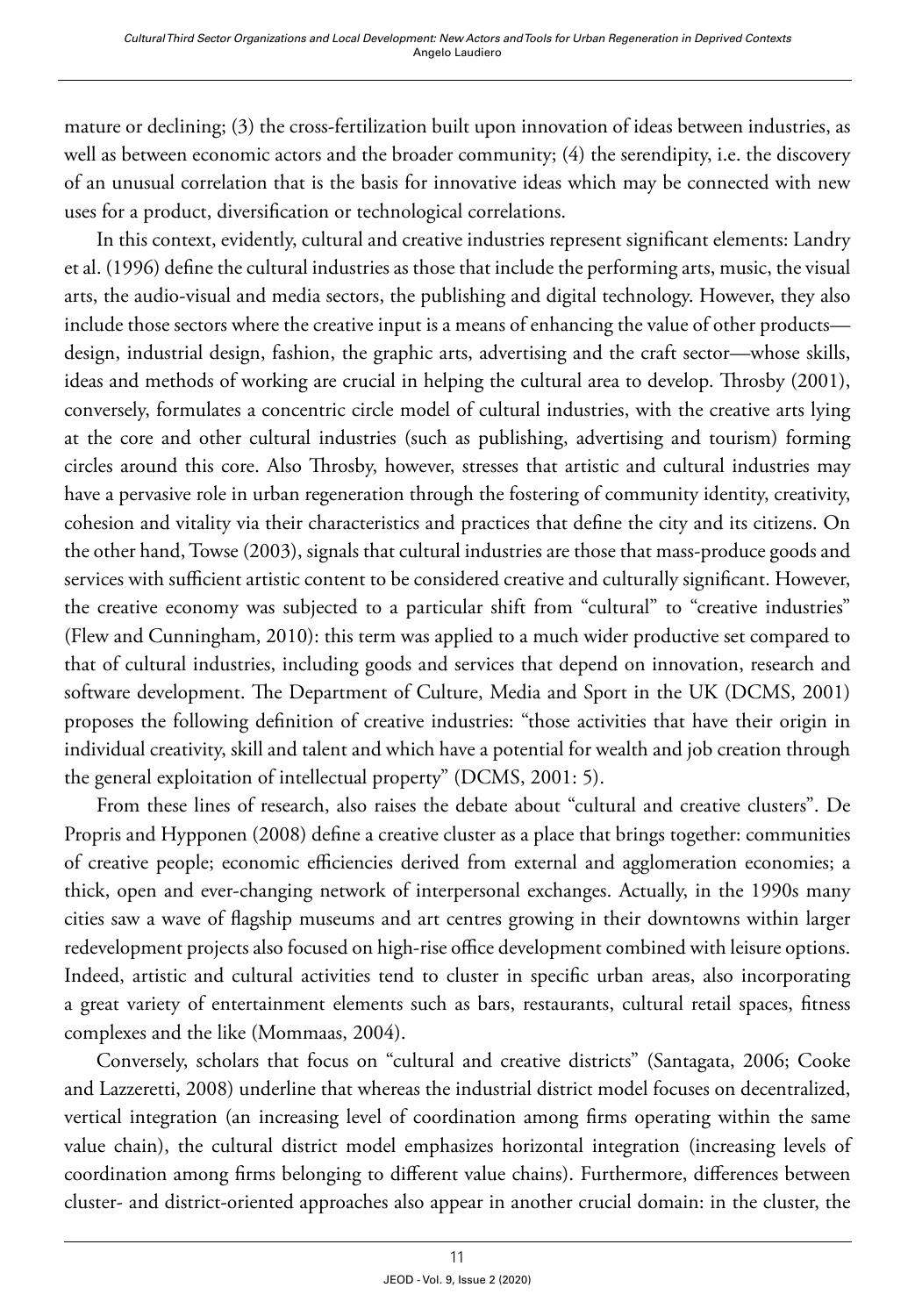economic dimension is the dominant one and social relationships and local identity issues seem to have secondary relevance. In the district, conversely, the social dimension is equally important as the economic one and the social fabric of interaction and exchange among local players is a keystone that keeps the production system together, particularly in the case of small and medium enterprises, which are often linked by personal or family ties (Sacco et al., 2013).

Nevertheless, despite their international success, many of the previous theories attracted severe critiques from numerous scholars. As reference, Scott (2010) defines the creative city as characterized by a widening economic and social gap between upper and lower classes of the labour force and underlines that this model of socio-economic development and its complex urban conditions implies an evident socio-spatial segmentation that characterizes the major centres of the global cultural economy.

On the other hand, Markusen's critique (2006) to the notion of the creative class focuses on the fuzzy causal logics about its relationship with urban growth: the formation, location, urban impact and politics of creative class occupations are much more complex and distinctive than proposed by Florida. Markusen suggests that occupations included in the creative class have very different urban preferences, politics and impacts on urban forms and community life: thus, the attractiveness of certain cities to artists is not the result of "atomistic" responses to amenities but is shaped by investment decisions that cities make in artistic spaces and organizations.

Successively, Pratt (2008) focuses on the causality between creative class and urban transformations: the creative class argument is used as a magnet to attract hi-tech industries, implying that cities must adapt themselves to the values of the creative class. Pratt (2011) highlights two types of contradictions of the creative city: first, the need to explore the outcome of such a city in consumption and production modalities; and, second, the nature of creativity and its linkage to neoliberalism as the creative city seems to be built for privileged groups, implicitly excluding others.

Finally, Leslie and Catungal (2012) criticize the creative class theory as it confines the working classes to a passive role in economic transformations. Accordingly, creative cities tend to have higher levels of social and economic polarization as the growth of creative classes seems to be accompanied by the growth of service classes which provide a range of outside services in order to meet professionals' social reproduction needs. Service classes' jobs are focused above all on sustaining the facilities and infrastructures of the urban system, implying that their work is adjusted in large degree to provide the direct and indirect demands of the creative class workers.

Relying on the previous critiques, many scholars proposed alternative models based on culture and creativity as tools of a sustainable urban regeneration. As reference, Sasaki (2010) affirms that rethinking the creative city theory implies offering creative solutions to problems of social exclusion: new policies should raise the capacity for the city as a whole to grasp the creativity inherent in art and culture to create new industries and employment opportunities. Therefore, in this view, cultural policies should be carried on through the cooperation of a broad selection of citizens, including business leaders and nonprofits, facing directly the problem of social exclusion and providing the social infrastructures to foster the active participation of citizens. Definitively, the new goal seems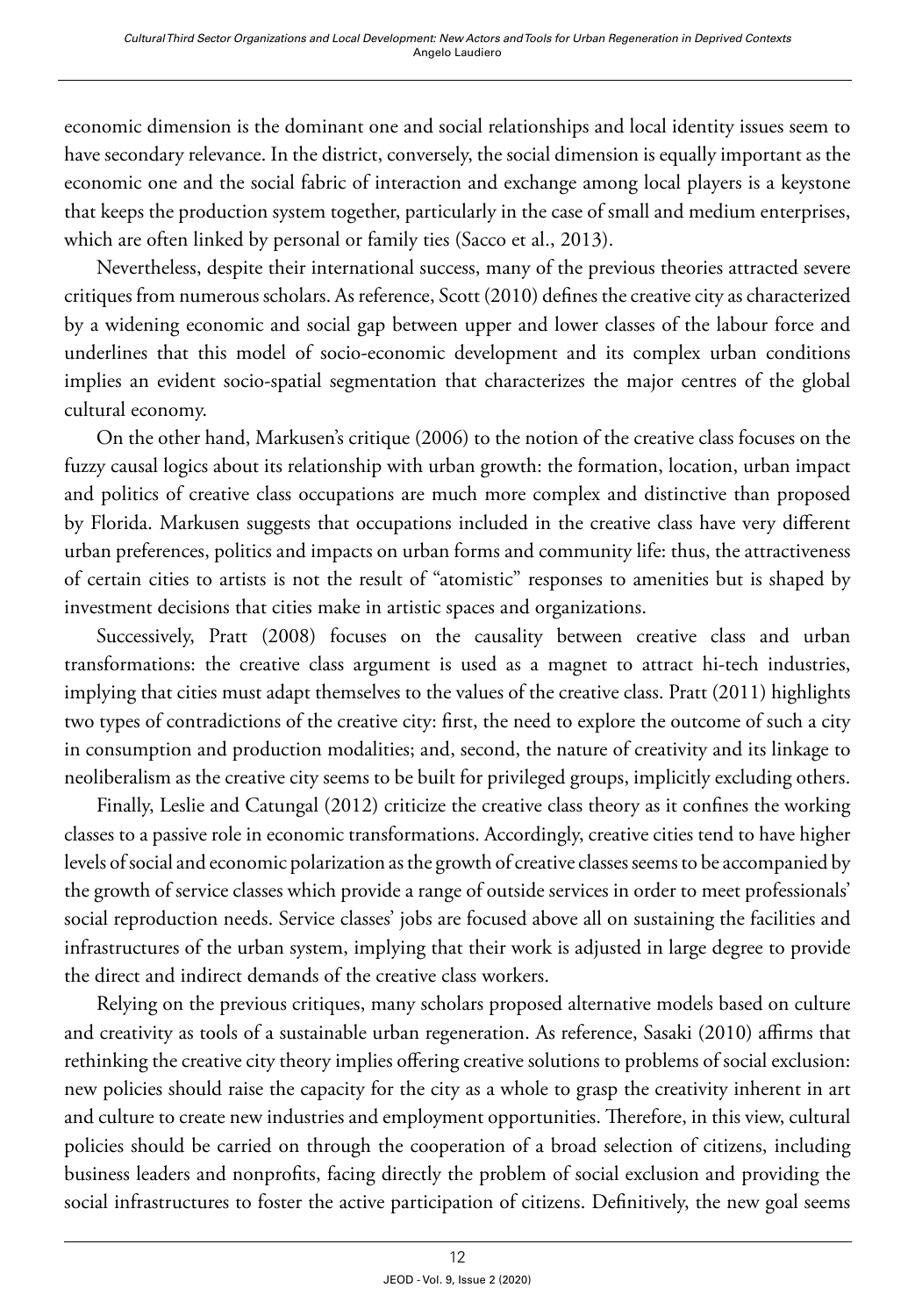to be a closer integration of economic and social values of the cultural heritage within a model of sustainable growth that aims at social inclusion and cohesion.

Following this discourse, in order to reinforce democracy and well-being and to design new forms of ''sustainable cultural capitalism'' (Scott, 2008), Duxbury, Hosagrahar and Pascual (2016) remark that the role of cultural practices must be explicitly recognized, supported and integrated into comprehensive planning models. Again, culture is a key element in the success of sustainable urban development policies, as a driver of people-centred societies and a crucial element for the dynamic construction of individual and collective identities. In such a context, thus, culture is conceived both as a key tool and a core aspect of the social fabric: not only a means through which citizens feel they belong to their city, but also a tool which can empower marginalized individuals and communities to participate in social and economic life. Finally, Fusco Girard (2012) points out that a different vision of the creative city involves the idea of a city that invests in economic (wealth), ecological (environment), social (employment) and cultural resilience which allows for creative responses to changes and shocks: a resilient city is also a creative city, able to reinvent a new equilibrium against destabilizing external pressures and multiplying the potential of people to build identities and opportunities.

#### **5. Conclusion: merging the two approaches through the common field of social innovation**

In this conclusive paragraph we try to merge the two previous academic approaches, underlining the role of cultural third sector organizations in the urban regeneration of deprived contexts. Cultural nonprofits raised increasing interest in different research fields especially around their community-centric role; the equal access of all people to cultural opportunities; the reduction of economic barriers to cultural programming; and the general cultural access for diverse groups that distinguishes nonprofit from for-profit arts organizations. Specifically focusing on the European literature, along the 2000s, many researchers recognized a common theoretical ground for the social economy and the cultural sector around the concept of "social innovation" and its importance in local and urban development.

Moulaert et al. (2013: 16) refer to social innovation as those "acceptable progressive solutions for a whole range of problems of exclusion, deprivation, alienation, lack of wellbeing and also to those actions that contribute positively to significant human progress and development". These solutions are "forms of sustained collective action based on common purposes and social solidarities" (Moulaert et al., 2010: 11) that involve a series of concrete objectives: (1) the satisfaction of human needs and the improvement of human conditions; (2) the empowerment of the local community in terms of becoming aware of their skills and knowledge resources and of taking part to the decision-making process; (3) the changes in relations and governance practices; (4) the setting of agendas for a better future, searching for fulfilment of human existence and a better equilibrium in living together. In other words, social innovation means pursuing a community that would accede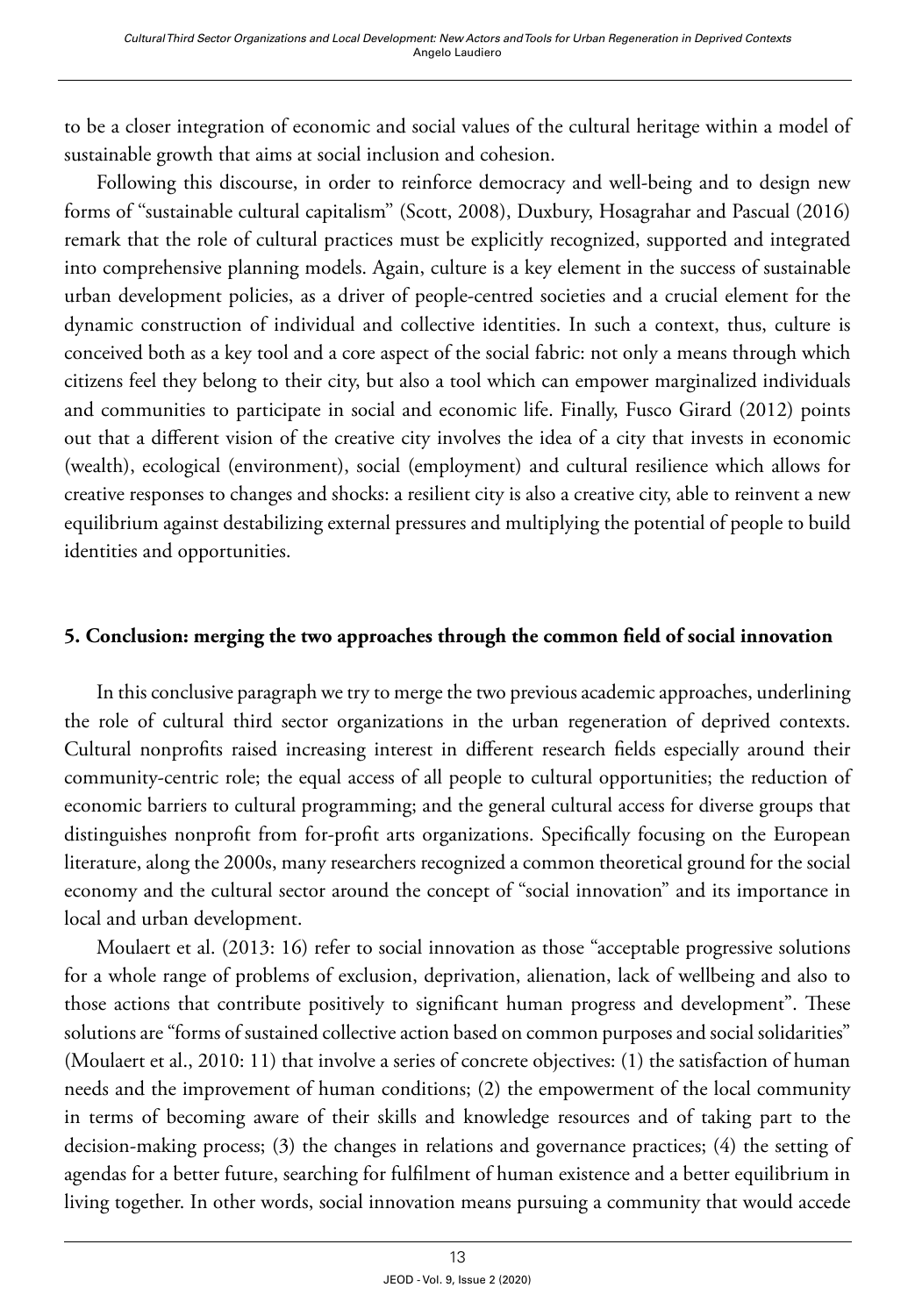to universal rights and more social inclusion through the improvement of social relations, both between individuals and people and between classes and other social groups (Moulaert et al., 2013).

Crucial in the conceptualization of social innovation is its relationship with local development, especially at the urban scale: since the 1970s, around the world many bottom-up initiatives raised through socially oriented and area-based collective actions in reaction to neoliberal development strategies centred on making cities more market-feasible and competitive through physical renewal. These initiatives were generally led by various types of public actors (mainly civil society) and often followed an integrated logic of development, trying to address a diverse range of problems and needs through coordinated action. In these experiences, social innovation was recognized as an anchor concept for urban regeneration because of its focus on innovation in social relations, as well as in meeting human needs, highlighting issues of solidarity and cooperation and economic, human, cultural diversity, situated both outside and in combination with market.

Spatially speaking, the approach of social innovation in territorial development associated with Moulaert (2000) stresses local development problems, especially in the diffusion of skills and experiences in the formation of urban policies or the lack of integration between spatial levels or even the neglect of the needs of deprived groups within urban society. To overcome these problems, Moulaert (2009) suggests organizing urban development along the lines of the "integrated area development" approach that brings together various spheres of social development and the roles of the main actors by structuring them around the principle of social innovation. This principle links the satisfaction of human needs to innovation in social relations of governance and is based on the satisfaction of basic needs of local communities which should be guaranteed by the combination of several processes: (1) the revealing of these needs by social movements and institutional dynamics, within and outside the state sphere; (2) the integration of deprived citizens into the labour market and the local social economy production systems; (3) the education and professional training leading to a more active participation in decision-making on the future of a territory.

On the other hand, social economy organizations are considered important contributors to a better understanding of social innovation in the contemporary economy. In fact, as seen, social economy is rooted in the satisfaction of local communities' unmet needs that the public sector and the market increasingly fail to satisfy, especially when potential users are financially deprived citizens or groups operating at the margins of society. In this regard, Moulaert and Nussbaumer (2005) consider the social economy as part of social innovation at the local level as it rests on two related pillars: (1) institutional innovation (innovation in social relations and in governance comprising empowerment dynamics) which includes cultural emancipation, interpersonal and intergroup communication, preference revealing, decision-making mechanisms, systems development and coordination, community dynamics, organization of the local social economy and its employment relations; (2) innovation in the sense of the social economy, i.e. the satisfaction of different needs in local communities that not only refer to food, clothing, health and housing, but also to the self-determination of individuals who require education, employment and good governance.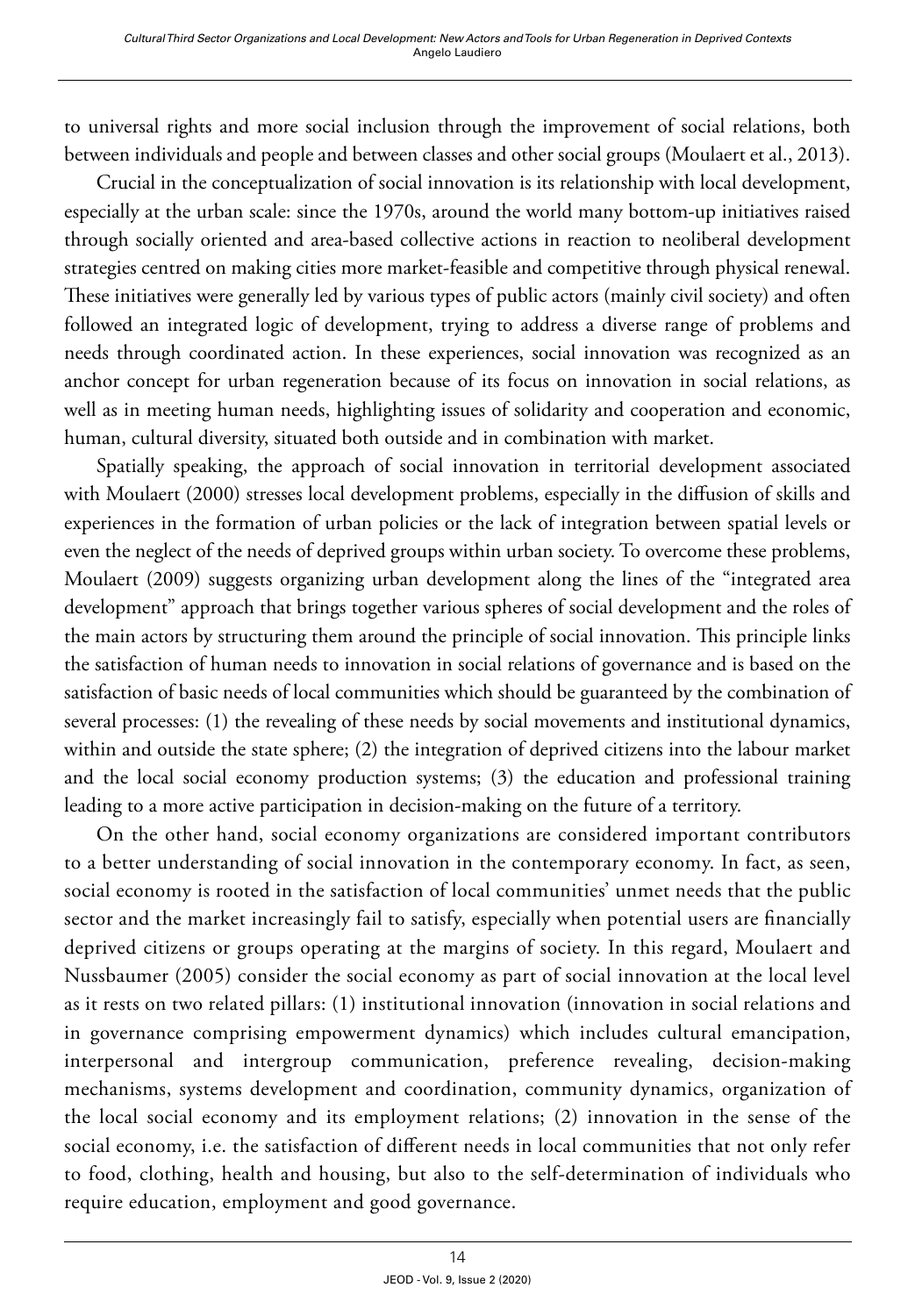Analysing more specifically the relations between social innovation, social economy and social enterprises, Defourny and Nyssens (2013) completely agree with Moulaert and Nussbaumer (2005) about the fact that social innovation at the local level rests on institutional innovation and innovation in the sense of the social economy, underlining that social innovation seems to be at the heart of the literature around the social enterprise concept. Indeed, the existing links between the corpus of social enterprise research and the social innovation dynamics relate to three major features: the satisfaction of human needs which is the basic criteria of producing goods and selling services with an explicit aim to benefit the community; the relations among people and social groups; and the empowerment of people trying to fulfil their needs, which are deeply linked to the governance pillar of the EMES approach to social enterprises.

From here, it can be concluded that social enterprises prove to be innovative not only in terms of processes and services delivered, but also in terms of their ability to plan interventions in diverse social contexts: different experiences demonstrated how these organizations regenerated urban contexts through protecting the environment, reorganizing spaces or valorising the historical, cultural and urban patrimony (Sacchetti, Christoforou and Mosca, 2018). For this reason, we now shift the focus to the role of social economy organizations in urban regeneration strategies that foster social innovation.

In this regard, it seems that the potential for social economy organizations in urban regeneration goes beyond the solely valorisation of physical spaces, involving relational and immaterial assets: these actors seem to combine economic, urban, environmental and social regeneration, pursuing public interest objectives in relation to the use of physical spaces. In this, urban regeneration should be understood as a process of creation not only of material capital, but also of relational capital because of the inclusive and deliberative coordination mechanisms that lie at the basis of social economy (Sacchetti, 2016). In particular, coordination and cooperation that promote creativity, opportunities, social engagement, change and fulfilment, also generate social capital, emphasizing the role of development models grounded in active citizenship and recognition of mutual interests (Sacchetti and Campbell, 2014).

In this respect, as social economy organizations apply in their structure and practices the values of cooperation, they can contribute to the promotion and resilience of cooperative attitudes within communities (Sacchetti, 2014), generating positive effects across societies at large and transforming the value of cooperation for the common good into practical business solutions (Sacchetti and Tortia, 2014). Furthermore, participation and cooperation play a crucial role in regeneration "by enabling local actors and communities of interest to voice diverse needs and interests, including those of the marginalized and disadvantaged groups, to organize concerted efforts to discuss problems and promote solutions, and to create a public space of deliberative, democratic participation to re-assess values and priorities regarding the means and ends of development and welfare" (Sacchetti, Christoforou and Mosca, 2018: 1). These cooperative solutions provided by social economy organizations go beyond the use of material resources and the production of monetary outcomes and involve the use and production of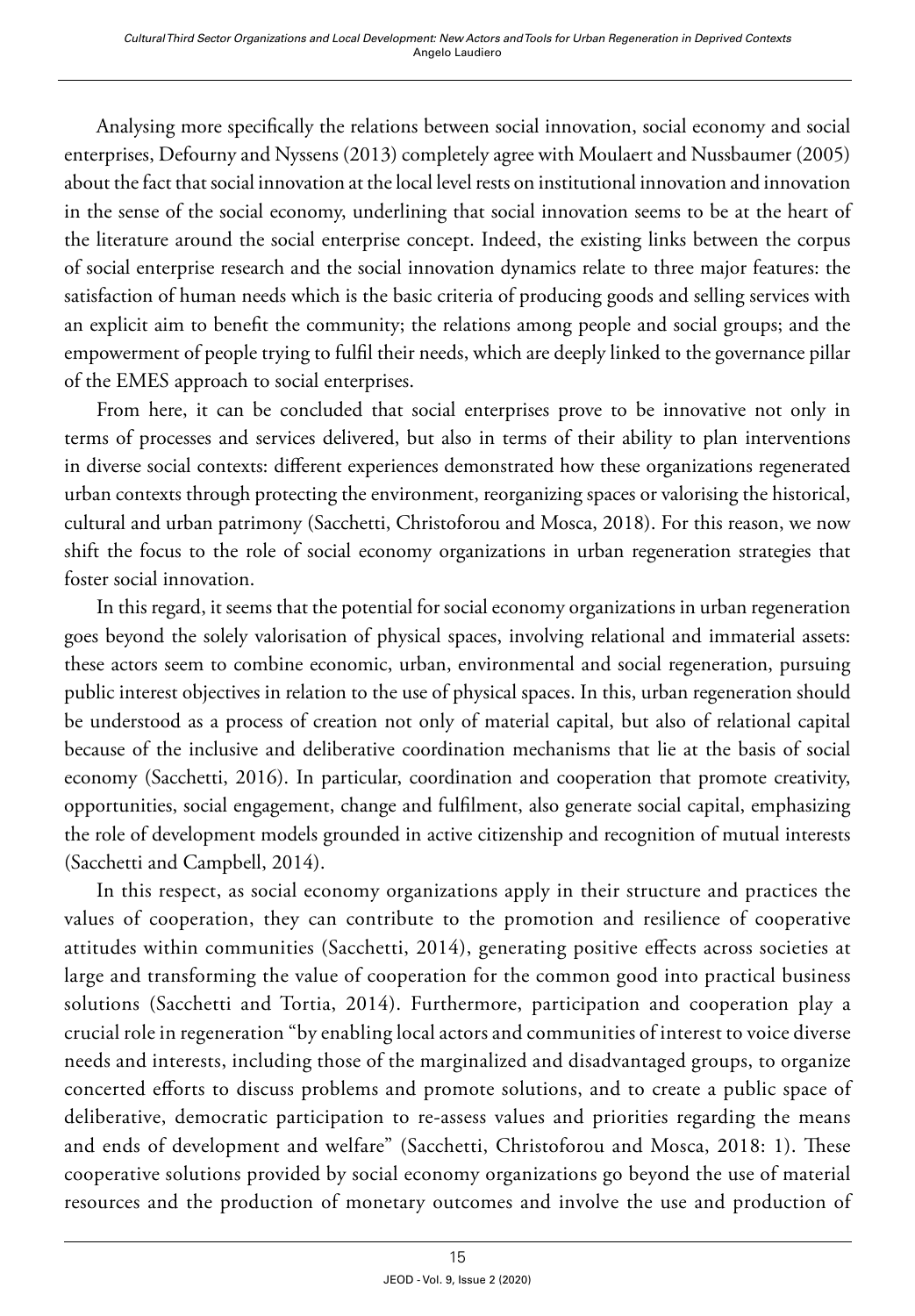relational goods which are intangible elements characterized by communicative and affective nature, produced through encounters and interactions, values of inter-generational solidarity, respect for the environment and behavioural norms of reciprocity and cooperation (Borzaga and Tortia, 2017).

Finally, as underlined by Cottino and Zandonai (2012), social enterprises carrying out urban regeneration activities are interesting examples of the application of social innovation as they aim to reconvert physical structures toward new forms of community assets. In fact, their activities are considered innovative as they valorise a wide range of resources and favour their coordinated use toward collective interest objectives (Cottino and Zeppetella, 2009). In this, social innovation represents the guide-concept for the promotion of systemic change actions as it consists of new ideas (products, services and models) that simultaneously satisfy social needs, generating new relations and collaborations. The fact that the focus is on the creation of collaboration and coordination amongst different subjects remarks the centric role that social economy organizations play, operating at the intersection between public, private and nonprofit sectors.

A different point of view concerns the role of the arts in promoting social innovation and constructing a socially creative environment. Social innovation is closely related to artistic production, as it constitutes an alternative to traditional ways of doing things, an avantgarde process and an unconventional response to specific needs, also considering that artistic expressions entail recognition of collective signs of belonging to groups, communities, cities and neighbourhoods.

Moreover, cultural resources also constitute important driving forces in bringing about social innovation: culture is understood as a "voice" for deprived populations, communicating desperation but also calling for consideration and respect. In this regard, different case studies (André, Abreu and Carmo, 2013) show how the implementation of cultural and artistic events can represent a process of social innovation, capable of empowering populations living in peripheral areas and leading them to express their voices through a dialogue with artists and especially through participation in collective art productions. These experiences demonstrate that the construction of a creative environment results from the process of using art resources to enhance local mobilization and expression of wishes and symbols. The presence of these elements contributes to stimulate diversity—basic condition for social innovation—within a framework marked by actions aimed at increasing reciprocal responsibility (collective productions involving local residents; realization of accessible cultural events), overcoming tensions and conflicts among social groups and reinforcing solidarity and inclusion.

Definitively, the arts and culture may reinforce the social identity and the sense of belonging shared by citizens through knowing the same artefacts, using the same symbols and going collectively toward the same performance experience. In this, "the contribution of the arts and culture to sociocultural and economic development of a given space is based on behaviours of cooperation and organization between the territorial actors. It can certainly play a fundamental role in the integration of excluded or marginalized individuals and communities but also in developing social and human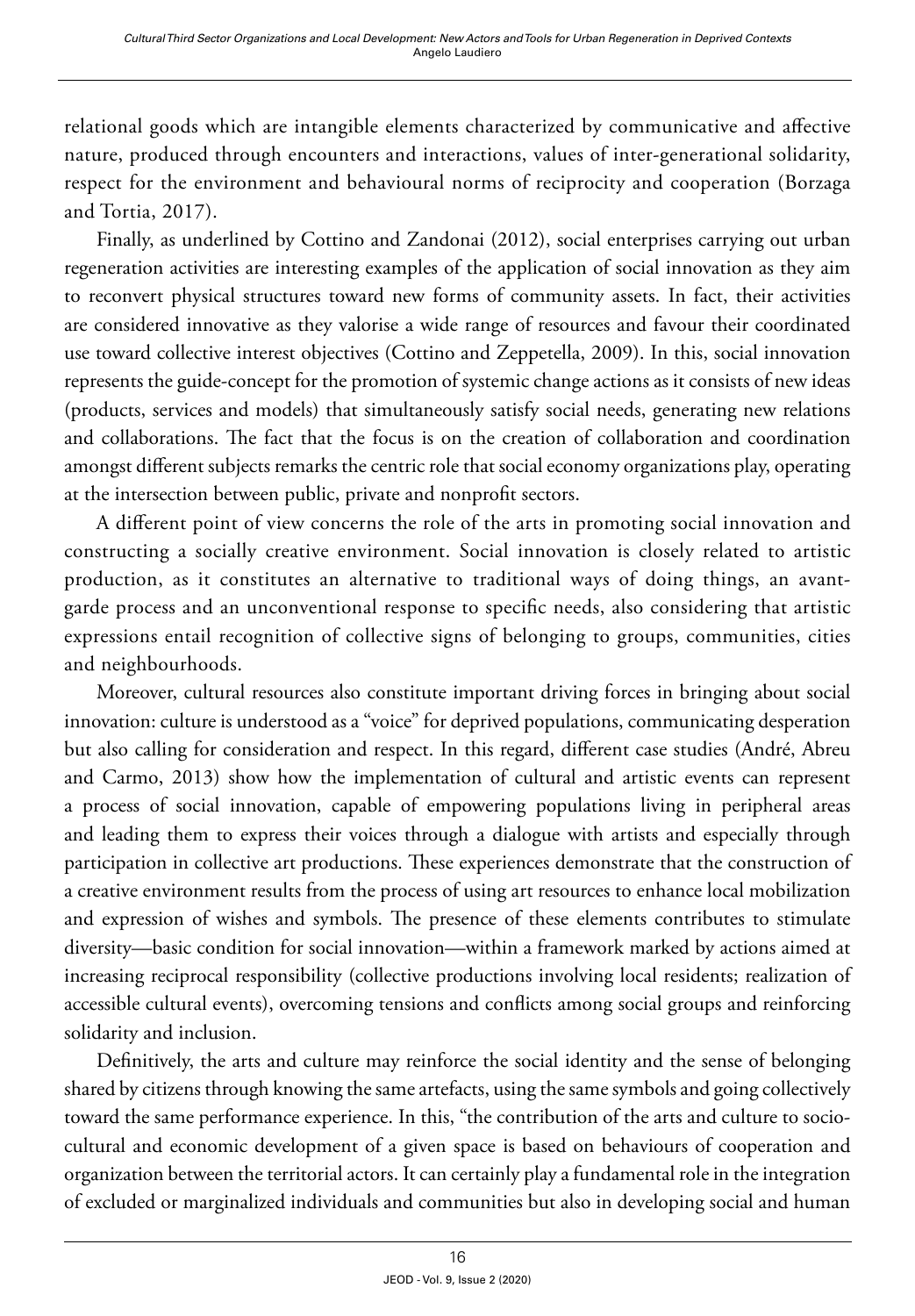capital" (Tremblay and Pilati, 2013: 76). On the other hand, the arts and culture may perform as both a cohesive and a networking social factor, answering various human and social needs to improve quality of life and wellbeing, going beyond projects of urban revitalization centred only on economic aspects, but including the social dimension.

Consequently, a new policy aim seems to be that of launching projects of social innovation and urban regeneration through activities related to the arts and culture and led by social economy organizations as the link among these elements of the urban reality appears even clearer and crucial. In fact, innovative strategies should include both place-oriented and people-oriented dimensions, as physical, economic, and social aspects should be included in a holistic approach to the city and its community. In particular, an innovative policy of urban regeneration should provide a basic standard of living as well as the necessary opportunities and resources to guarantee the satisfaction of primary needs of residents, allowing them to participate economically, socially and culturally (Sasaki, 2010). In this regard, the provision of adequate infrastructures, the integrate action of different actors, the inclusion of real and diverse places of creativity can all be identified as remarkable tools of a creative urban approach that aims to foster the inclusive participation of citizenry and to help declining areas to recover. This new way of thinking should also constructively engage actors such as nonprofits, cultural associations, social cooperatives, social enterprises and common citizens in innovative (multistakeholder) urban governance models that give raise to regeneration policies that overcome the neoliberal framework, especially after the failures of traditional models in building inclusive and cohesive urban strategies.

In conclusion, starting from the proposal to joint two strands of literature under the common ground of social innovation, and in order to advance concrete research questions to be tested in further field research around the role that cultural third sector organizations may play in urban regeneration strategies, we try to summarize the main elements of our approach in Table 1. Concretely, merging Myrdal's backwash and spread effects, Hirschman's exit-voice problem and Polanyi's reciprocity mechanism, we can apply these concepts to the urban scale and formulate the following questions: (1) Are third sector organizations able to attract resources in peripheral neighbourhoods of the city and which mechanisms do they use in order to efficiently allocate these resources among local residents? (2) When market and state forces fail to attract (or hold) citizens and impede (or stop) exit in particular neighbourhoods, are third sector organizations able to give "voice" to local communities' needs and requests and which tools do they utilize to foster social innovation? (3) Which practices should be implemented in order to enable third sector organizations to access the economic and social resources they need to effectively operate as providers of specific services and players of urban regeneration in depressed contexts? Further empirical research trough qualitative case studies is needed in order to answer the previous questions and deeply understand potentialities and limits of third sector organizations engaged in the cultural and creative economy and their role as engines of urban regeneration in contested and depressed neighbourhoods.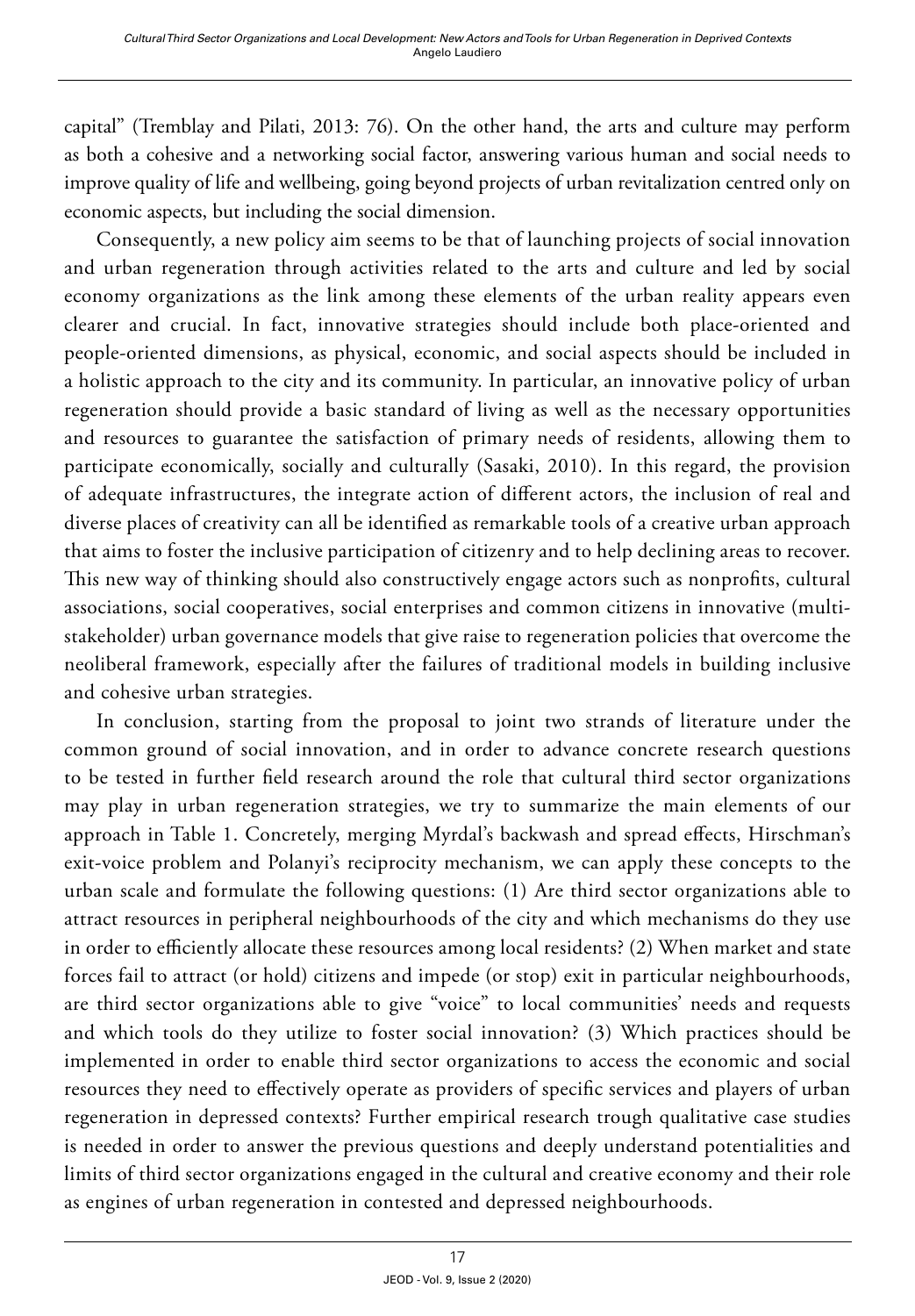| <b>References</b>                       | Main concepts                                                                                                              | <b>Research questions</b>                                                                                                                                                                                                                                                                           |
|-----------------------------------------|----------------------------------------------------------------------------------------------------------------------------|-----------------------------------------------------------------------------------------------------------------------------------------------------------------------------------------------------------------------------------------------------------------------------------------------------|
| Myrdal (1957);<br>Hirschman (1958)      | Backwash-spread effects and polarization-<br>trickling down effects as sources of<br>development-underdevelopment          | Are third sector organizations able<br>to attract resources in peripheral<br>neighbourhoods of the city and which<br>mechanisms do they use in order to<br>efficiently allocate these resources among<br>local residents?                                                                           |
| Colby (1933)                            | Centripetal-centrifugal forces as key<br>elements explaining the forming and<br>development of cities                      |                                                                                                                                                                                                                                                                                                     |
| Hirschman (1970)                        | Exit, voice and loyalty applied to urban,<br>political and social scales                                                   | When market and state forces fail to attract<br>(or hold) citizens and impede (or stop) exit<br>in particular neighbourhoods, are third<br>sector organizations able to give "voice" to<br>local communities' needs and requests and<br>which tools do they utilize to foster social<br>innovation? |
| Young (1974)                            | Exit-voice framework used along spatial<br>and vertical dimensions                                                         |                                                                                                                                                                                                                                                                                                     |
| Sharp (1984)                            | Voice as contact with local governments or<br>as neighbours solving problems                                               |                                                                                                                                                                                                                                                                                                     |
| Polanyi (1944)                          | Self-regulating markets as separated from<br>non-economic institutions of society and<br>based on economic incentives      | Which practices should be implemented in<br>order to enable third sector organizations<br>to access the economic and social resources<br>they need to effectively operate as providers<br>of specific services and players of urban<br>regeneration in depressed contexts?                          |
| Moulaert et al. (2013)                  | Social enterprises as actors of resource<br>coordination through cooperative pacts<br>based on reciprocity                 |                                                                                                                                                                                                                                                                                                     |
| Borzaga, Sacchetti and<br>Tortia (2019) | Third sector organizations pursuing the<br>entanglement of social and economic<br>spheres, going beyond material resources |                                                                                                                                                                                                                                                                                                     |

#### **Table 1. Theoretical framework. Summary table**

#### **References**

- André, I., Abreu, A. & Carmo, A. (2013). Social innovation through the arts in rural areas: the case of Montemor-o-Novo. In: F. Moulaert, D. MacCallum, A. Mehmood & A. Hamdouch (Eds.), *The international handbook on social innovation. Social innovation, collective action and transdisciplinary research*. Cheltenham: Edward Elgar: pp. 242-258. DOI:<https://doi.org/10.4337/9781849809993.00032>
- Anheier, H. (2014). *Nonprofit organizations: theory, management, policy*. London: Routledge. DOI: [https://doi.](https://doi.org/10.4324/9781315851044) [org/10.4324/9781315851044](https://doi.org/10.4324/9781315851044)
- Ben-Ner, A. (1986). Nonprofit organizations: why do they exist in market economies? In: S. Rose-Ackerman (Ed.), *The economics of nonprofit institutions: studies in structure and policy*. Oxford: Oxford University Press: pp. 94-113.
- Ben-Ner, A. & Van Hoomissen, T. (1992). An empirical investigation of the joint determination of the size of the forprofit, nonprofit and government sectors, *Annals of Public and Cooperative Economics,* 63: 469-94. DOI: [https://](https://doi.org/10.1111/j.1467-8292.1992.tb02098.x) [doi.org/10.1111/j.1467-8292.1992.tb02098.x](https://doi.org/10.1111/j.1467-8292.1992.tb02098.x)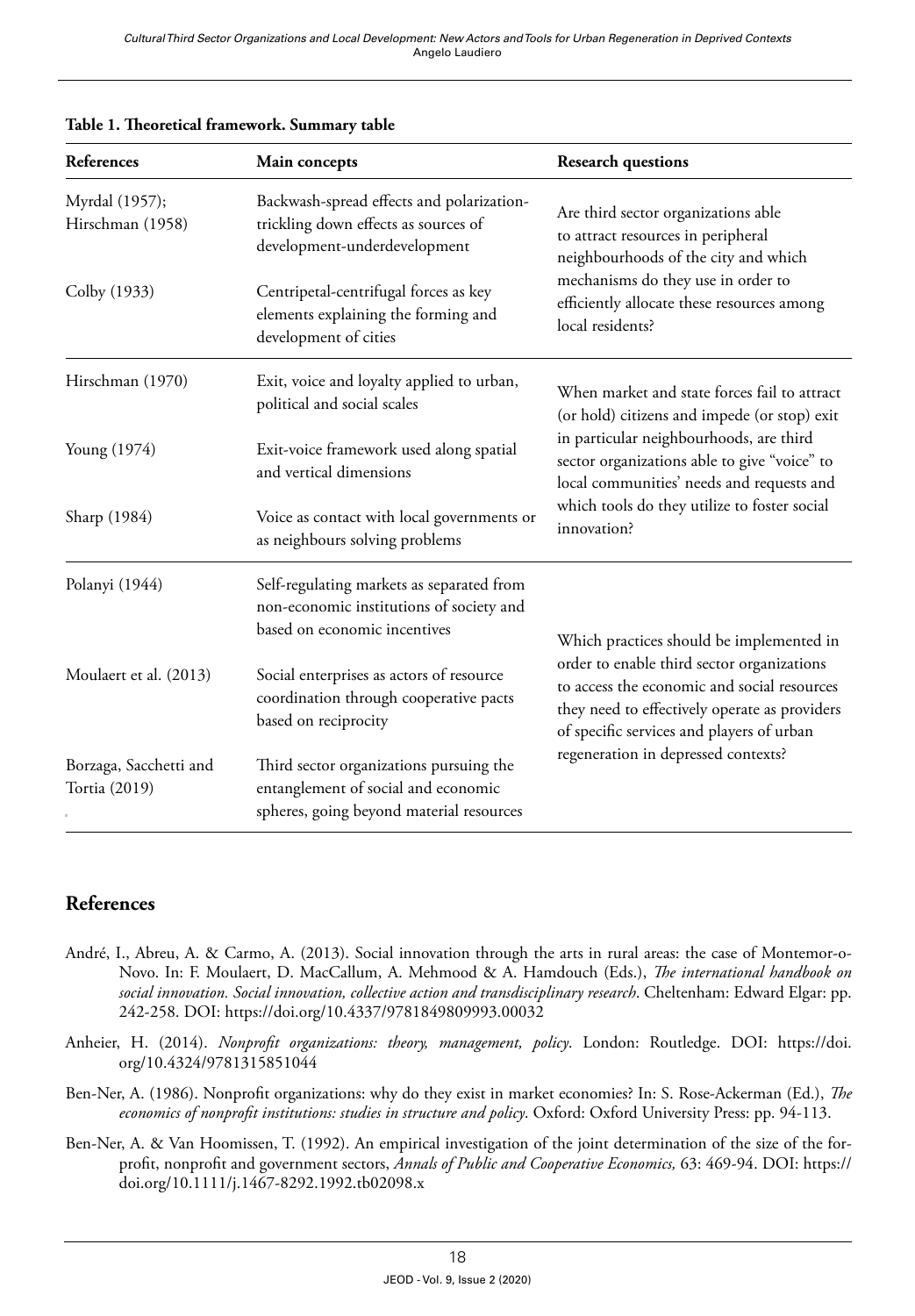- Borzaga, C. & Defourny, J. (2001). *The emergence of social enterprises*. London: Routledge. DOI: [https://doi.](https://doi.org/10.4324/9780203164679) [org/10.4324/9780203164679](https://doi.org/10.4324/9780203164679)
- Borzaga, C. & Fazzi, L. (2011). *Le imprese sociali*. Roma: Carocci.
- Borzaga, C. & Tortia, E. (2009). Social enterprises and local economic development. In: E. Clarence & A. Noya (Eds.), *The changing boundaries of social enterprises*. Paris: OECD: pp. 195-228. DOI: [https://doi.](https://doi.org/10.1787/9789264055513-6-en) [org/10.1787/9789264055513-6-en](https://doi.org/10.1787/9789264055513-6-en)
- Borzaga, C. & Tortia, E. (2017). Co-operation as coordination mechanism: a new approach to the economics of co-operative enterprises. In: J. Michie, J. Blasi & C. Borzaga (Eds.), *The Oxford handbook of mutual, cooperative, and co-owned business*. Oxford: Oxford University Press: pp. 55-75. DOI: [https://doi.org/10.1093/](https://doi.org/10.1093/oxfordhb/9780199684977.013.5) [oxfordhb/9780199684977.013.5](https://doi.org/10.1093/oxfordhb/9780199684977.013.5)
- Borzaga, C., Sacchetti, S. & Tortia, E. (2019). The institutions of livelihood and social enterprise systems, *Euricse Working Paper Series*, 109|19. DOI:<https://doi.org/10.2139/ssrn.3519810>
- Caves, R. (2000). *Creative industries: contracts between art and commerce*. Harvard: Harvard University Press.
- Colby, C. (1933). Centrifugal and centripetal forces in urban geography, *Annals of the Association of American Geographers,* 23(1): 1-20. DOI: <https://doi.org/10.1080/00045603309357110>
- Cooke, P. & Lazzeretti, L. (Eds) (2008). *Creative Cities, Cultural Clusters and Local Development*. Cheltenham: Edward Elgar. DOI:<https://doi.org/10.4337/9781847209948>
- Cottino, P. & Zandonai, F. (2012). Progetti d'impresa sociale come strategie di rigenerazione urbana: spazi e metodi per l'innovazione sociale, *Euricse Working Paper Series*, 42|12.
- Cottino, P. & Zeppetella, P. (2009). Creatività, sfera pubblica e riuso sociale degli spazi. Forme di sussidiarietà orizzontale per la produzione di servizi non convenzionali, *Paper Cittalia*, 4: 1-61.
- DCMS (2001). *Creative Industries Mapping Document*. London, UK: Department of Culture, Media and Sport.
- De Propris, L. & Hypponen, L. (2008). Creative clusters and governance: the dominance of the Hollywood film cluster. In: P. Cooke & L. Lazzeretti (Eds.), *Creative Cities, Cultural Clusters and Local Development*. Cheltenham: Edward Elgar: pp. 340-371.
- Defourny, J. (2001). Introduction. From third sector to social enterprise. In: C. Borzaga & J. Defourny (Eds.), *The emergence of social enterprises.* London: Routledge: pp. 1-28.
- Defourny, J. & Nyssens, M. (2010). Conceptions of social enterprise and social entrepreneurship in Europe and the United States: convergences and differences, *Journal of Social Entrepreneurship,* 1(1): 32- 53. DOI: [https://doi.](https://doi.org/10.1080/19420670903442053) [org/10.1080/19420670903442053](https://doi.org/10.1080/19420670903442053)
- Defourny, J. & Nyssens, M. (2012). Conceptions of social enterprise in Europe: A comparative perspective with the United States. In: B. Gidron, & Y. Hasenfeld (Eds.), *Social enterprises: an organizational perspective*. New York: Palgrave-Macmillan: pp. 71-90. DOI: [https://doi.org/10.1057/9781137035301\\_4](https://doi.org/10.1057/9781137035301_4)
- Defourny, J. & Nyssens, M. (2013). Social innovation, social economy and social enterprise: what can the European debate tell us? In: F. Moulaert, D. MacCallum, A. Mehmood & A. Hamdouch (Eds.), *The international handbook on social innovation: collective action, social learning and transdisciplinary research*. London: Edward Elgar Publishing: pp. 40-52. DOI: <https://doi.org/10.4337/9781849809993.00013>
- Defourny, J. & Pestoff, V. (2008). Images and concepts of the third sector in Europe, *EMES Working Papers*, 08|02.
- Duxbury, N., Hosagrahar, J. & Pascual, J. (2016). *Why Must Culture Be at the Heart of Sustainable Urban Development*? United Cities and Local Governments (UCLG).
- Flew, T. & Cunningham, S. (2010). Creative industries after the first decade of debate, *The Information Society*, 26(2): 113‐123. DOI:<https://doi.org/10.1080/01972240903562753>
- Florida, R. (2002). *The rise of the creative class: and how it's transforming work, leisure, community and everyday life*. London: Basic Books.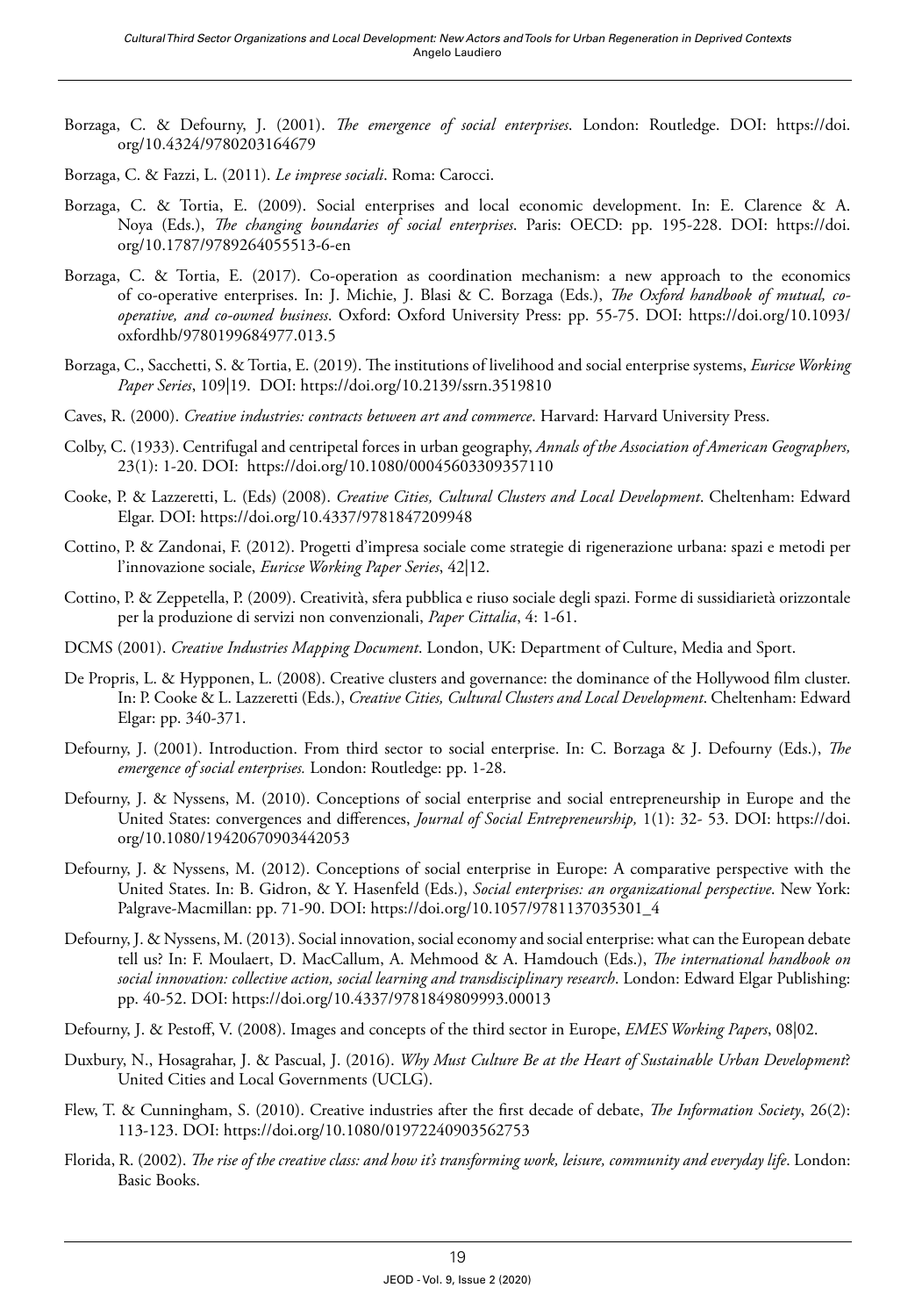- Fusco Girard, L. (2012). Creativity and the human sustainable city: principles and approaches for nurturing city resilience. In: L. Fusco Girard, P. Nijkamp & T. Baycan (Eds.), *Sustainable city and creativity: promoting creative urban initiatives*. London: Ashgate: pp. 55-92.
- Hansmann, H. (1980). The role of nonprofit enterprise, *Yale Law Journal*, 89(5): 835-901. DOI: [https://doi.](https://doi.org/10.2307/796089) [org/10.2307/796089](https://doi.org/10.2307/796089)
- Hansmann, H. (1987). Economic theories of nonprofit organizations. In: W. Powell (Ed.), *The nonprofit sector. A research handbook*. New Haven: Yale University Press: pp. 27-42.
- Hirschman, A. (1958). *The strategy of economic development*. Yale University Press.
- Hirschman, A. (1970). *Exit, voice, and loyalty*. Harvard University Press.
- James, E. (1987). The nonprofit sector in comparative perspective. In: W. Powell (Ed.), *The nonprofit sector. A research handbook.* New Haven: Yale University Press: pp. 387-415.
- Landry, C. & Bianchini, F. (1995). *The Creative City*. London: Comedia.
- Landry, C., Greene, L., Matarasso, F. & Bianchini, F. (1996). *The art of regeneration. Urban renewal through cultural activity*. London: Comedia.
- Lazzeretti, L. (2009). The creative capacity of culture and the new creative milieu. In: G. Becattini, M. Bellandi & L. De Propris (Eds.), *The handbook of industrial districts*. Cheltenham: Edward Elgar: pp. 281- 294.
- Leslie, D. & Catungal, J. (2012). Social justice and the creative city: class, gender and racial inequality, *Geography Compass*, 6(3): 111-122. DOI: <https://doi.org/10.1111/j.1749-8198.2011.00472.x>
- Markusen, A. (2006). Urban development and the politics of a creative class: evidence from a study of artists, *Environment and Planning A*, 38(10): 1921-1940. DOI:<https://doi.org/10.1068/a38179>
- Myrdal, G. (1939). *Monetary equilibrium*. W. Hodge Limited.
- Myrdal, G. (1957). *Economic theory and underdeveloped regions*. London: Duckworth.
- Myrdal, G. (1963). *Challenge to affluence*. London: V. Gollancz.
- Mommaas, H. (2004). Cultural clusters and the post-industrial city: towards the remapping of urban cultural policy, *Urban Studies*, 41(3): 507-532. DOI:<https://doi.org/10.1080/0042098042000178663>
- Mosca, M., (2018). The social regeneration of Mafia assets in the land of Gomorrah. The role of social cooperatives. In: S. Sacchetti, A. Christoforou & M. Mosca (Eds.), *Social regeneration and local* development. Cooperation, social economy and public participation. London: Routledge: pp. 117-134. DOI: [https://doi.](https://doi.org/10.4324/9781315302478-7) [org/10.4324/9781315302478-7](https://doi.org/10.4324/9781315302478-7)
- Mosca, M. & Musella, M. (2013). L'economia sociale come antidoto all'economia criminale. Rassegna Economica, *Rivista Internazionale di Economia e Territorio,* 1: 97-108.
- Moulaert, F. (2000). *Globalization and integrated area development in European cities*. Oxford: Oxford University Press.
- Moulaert, F. (2009). Social innovation: institutionally embedded, territorially (re)produced. In: D. MacCallum, F. Moulaert, J. Hillier & S. Vicari (Eds.), *Social innovation and territorial development*. Ashgate Publishing Ltd: pp. 11-24.
- Moulaert, F., MacCallum, D., Mehmood, A. & Hamdouch, A. (2013). General introduction: the return of social innovation as a scientific concept and a social practice. In: F. Moulaert, D. MacCallum, A. Mehmood & A. Hamdouch (Eds.), *The international handbook on social innovation: collective action, social learning and transdisciplinary research*. London: Edward Elgar Publishing: pp. 1-6. DOI: [https://doi.org/10.4337/9781849](https://doi.org/10.4337/9781849809993.00008) [809993.00008](https://doi.org/10.4337/9781849809993.00008)
- Moulaert, F., Martinelli, F., Swyngedouw, E. & Gonzales, S. (2010). *Can the neighbourhoods save the city? Community Development and Social Innovation*. London: Routledge. DOI: <https://doi.org/10.4324/9780203849132>
- Moulaert, F. & Nussbaumer, J. (2005). Defining the social economy and its governance at the neighbourhood level: a methodological reflection, *Urban Studies*, 42(11): 2071-2088. DOI:<https://doi.org/10.1080/420980500279752>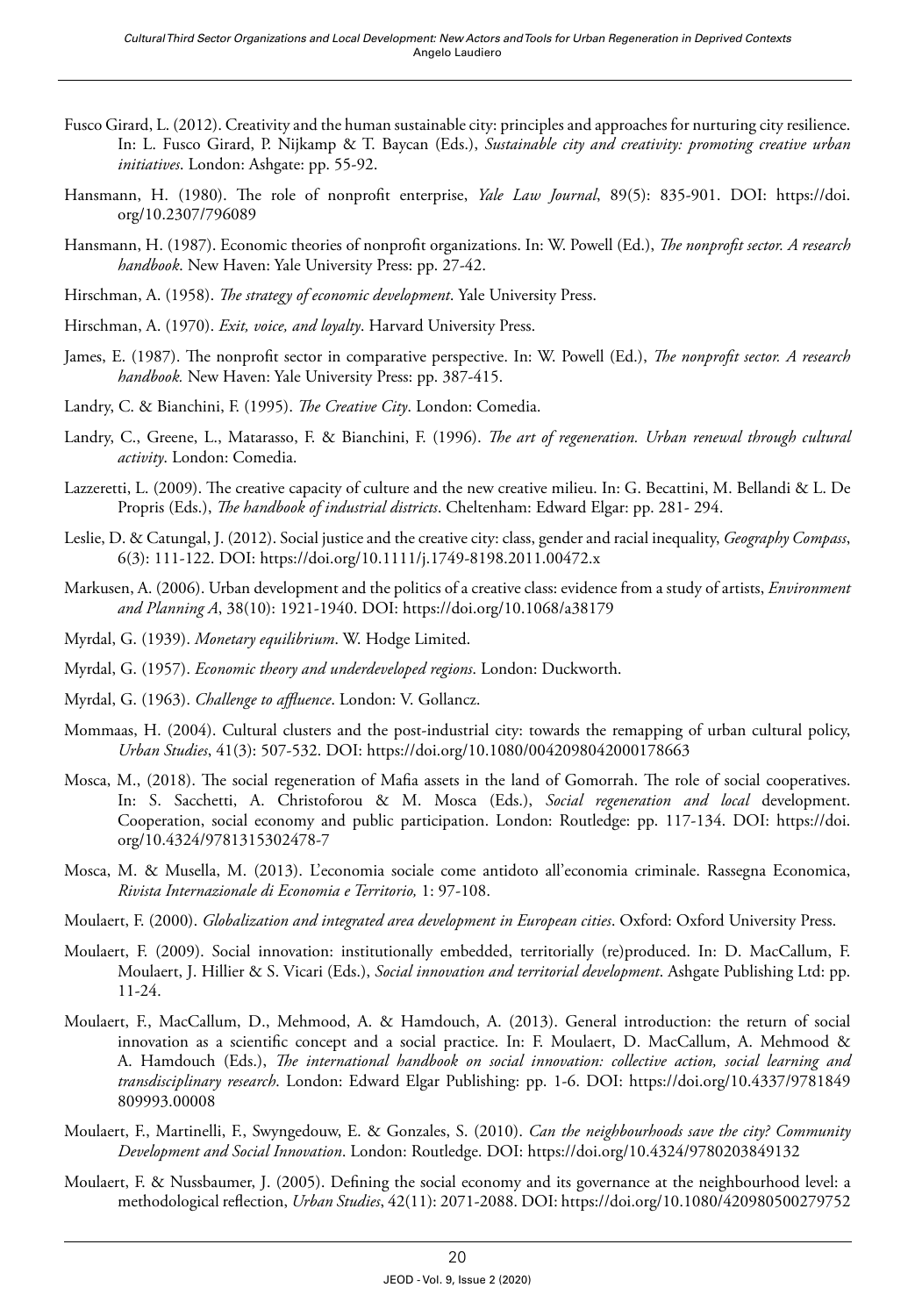- Patti, D. & Polyak, L. (2018). Funding the cooperative city. From knowledge network to local action, *Rivista Italiana Transdisciplinare di Studi Urbani*, 3: 238-248.
- Polanyi, K. (1944). *The Great Transformation: the political and economic origins of our time*. New York: Rinehart.
- Polanyi, K. (1977). *The livelihood of man*. Edited by Pearson H., New York: Academic Press.
- Pratt, A. (1997). The cultural industries production system: a case study of employment change in Britain, 1984-91, *Environment and Planning A*, 29(11): 1953-1974. DOI:<https://doi.org/10.1068/a291953>
- Pratt, A. (2008). Creative cities: the cultural industries and the creative class, *Geografiska Annaler Series B, Human Geography*, 90(2): 107-117. DOI: https://doi.org/10.1111/j.1468-0467.2008.00281.x
- Pratt, A. (2011). The cultural contradictions of the creative city, *City, Culture and Society*, 2(3): 123-130. DOI: [https://](https://doi.org/10.1016/j.ccs.2011.08.002) [doi.org/10.1016/j.ccs.2011.08.002](https://doi.org/10.1016/j.ccs.2011.08.002)
- Rose-Ackerman, S. (1996). Altruism, nonprofits, and economic, *Journal of Economic Literature*, 34(2): 701-728.
- Sacchetti, S. (2014). Deliberative praxis, creation of public spaces and community welfare: development model of a small Italian town. *Management, Work and Organization, University of Stirling Working Papers.*
- Sacchetti, S. (2016). *Oltre la rigenerazione di spazi: imprese sociali e sviluppo locale*. Iris Network.
- Sacchetti, S. & Campbell, C. (2014). Creating space for communities: social enterprise and the bright side of social capital, *Journal of Entrepreneurial and Organizational Diversity*, 3(2): 32- 48. DOI: [https://doi.org/10.5947/](https://doi.org/10.5947/jeod.2014.012) [jeod.2014.012](https://doi.org/10.5947/jeod.2014.012)
- Sacchetti, S., Christoforou, A. & Mosca, M. (2018). Introduction. In: S. Sacchetti, A. Christoforou & M. Mosca (Eds.), *Social regeneration and local development. Cooperation, social economy and public participation*. London: Routledge: pp. 1-17. DOI:<https://doi.org/10.4324/9781315302478-1>
- Sacchetti, S. & Tortia, E. (2014). The extended governance of cooperative firms: inter-firm coordination and consistency of values, *Annals of Public and Cooperative Economics*, 87(1): 93-116. DOI:<https://doi.org/10.1111/apce.12058>
- Sacco, P., Ferilli, G., Tavano Blessi, G. & Nuccio, M. (2013). Culture as an engine of local development processes: systemwide cultural districts I: theory, *Growth and change*, 44(4): 555-570. DOI:<https://doi.org/10.1111/grow.12020>
- Salamon, L. (1995). *Partners in public service: government-nonprofit relations in the modern welfare state*. Johns Hopkins University Press.
- Salamon, L. & Anheier, H. (1998). Social origins of civil society: explaining the nonprofit sector cross- nationally, *Voluntas*, 9(3): 213-47.
- Santagata, W. (2006). Cultural districts and their role in economic development. In: V. Ginsburgh & D. Throsby (Eds.), *Handbook of the economics of art and culture*. Amsterdam: Elsevier: pp. 1100-1119.
- Sasaki, M. (2010). Urban regeneration through cultural creativity and social inclusion: rethinking creative city theory through a Japanese case study, *Cities*, 27(1): 3-9. DOI: <https://doi.org/10.1016/j.cities.2010.03.002>
- Scott, A. (1996). Regional motors of the global economy, *Futures*, 28(5): 391-411. DOI: [https://doi.org/10.1016/0016-](https://doi.org/10.1016/0016-3287(96)00016-X) [3287\(96\)00016-X](https://doi.org/10.1016/0016-3287(96)00016-X)
- Scott, A. (2006). Creative cities: conceptual issues and policy questions, *Journal of Urban Affairs*, 28(1): 1-17. DOI: <https://doi.org/10.1111/j.0735-2166.2006.00256.x>
- Scott, A. (2007). Capitalism and urbanization in a new key? The cognitive-cultural dimension, *Social Forces*, 85: 1465- 1482. DOI: <https://doi.org/10.1353/sof.2007.0078>
- Scott, A. (2008). *Global city-regions. Trends, theory, policy*. Oxford: Oxford University Press.
- Scott, A. (2010). Cultural economy and the creative field of the city, *Geografiska Annaler, Series B, Human Geography*, 92(2): 115-130. DOI:<https://doi.org/10.1111/j.1468-0467.2010.00337.x>
- Sharp, E. (1984). Exit, voice and loyalty in the context of local government problems, *Western Political Quarterly*, 37(1): 67-83. DOI:<https://doi.org/10.1177/106591298403700106>